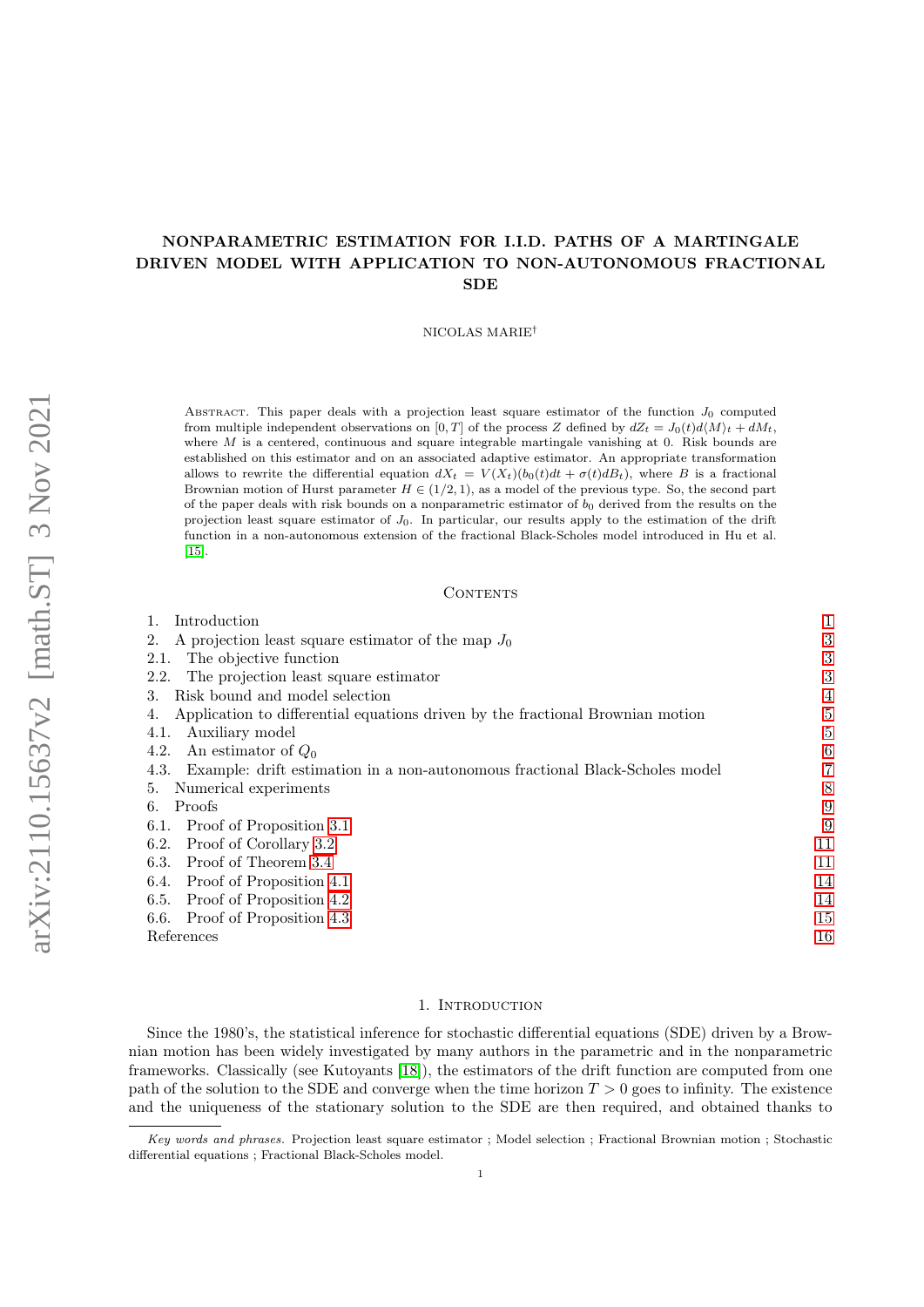#### 2 NICOLAS MARIE†

restrictive conditions on the drift function.

Since few years, a new type of parametric and nonparametric estimators is investigated ; those computed from multiple independent observations on  $[0, T]$  of the SDE solution. Indeed, this functional data analysis problem is already studied in the parametric framework (see Ditlevsen and De Gaetano [\[14\]](#page-15-3), Overgaard et al. [\[21\]](#page-15-4), Picchini, De Gaetano and Ditlevsen [\[22\]](#page-15-5), Picchini and Ditlevsen [\[23\]](#page-15-6), Comte, Genon-Catalot and Samson [\[6\]](#page-15-7), Delattre and Lavielle [\[10\]](#page-15-8), Delattre, Genon-Catalot and Samson [\[9\]](#page-15-9), Dion and Genon-Catalot [\[13\]](#page-15-10), Delattre, Genon-Catalot and Larédo [\[8\]](#page-15-11), etc.) and more recently in the nonparametric framework (see Comte and Genon-Catalot [\[4,](#page-15-12) [5\]](#page-15-13), Della Maestra and Hoffmann [\[11\]](#page-15-14), and Marie and Rosier [\[19\]](#page-15-15)). In [\[4,](#page-15-12) [5\]](#page-15-13), the authors extend to the diffusion processes framework the projection least squares estimators already well studied in the regression framework (see Cohen et al. [\[2\]](#page-15-16) and Comte and Genon-Catalot [\[3\]](#page-15-17)). Our paper deals with a nonparametric estimation problem close to this last one.

Consider the stochastic process  $Z = (Z_t)_{t \in [0,T]}$ , defined by

(1) 
$$
Z_t = \int_0^t J_0(s) d\langle M \rangle_s + M_t \; ; \; \forall t \in [0, T],
$$

where  $M = (M_t)_{t \in [0,T]} \neq 0$  is a centered, continuous and square integrable martingale vanishing at 0, and  $J_0$  is an unknown function which belongs to  $\mathbb{L}^2([0,T], d\langle M\rangle_t)$ . By assuming that the quadratic variation  $\langle M \rangle_t$  of M is deterministic for every  $t \in [0, T]$ , our paper deals with the estimator  $\widehat{J}_{m,N}$  of  $J_0$  minimizing the objective function

<span id="page-1-1"></span>
$$
J \longmapsto \gamma_{m,N}(J) := \frac{1}{N} \sum_{i=1}^{N} \left( \int_{0}^{T} J(s)^{2} d\langle M^{i} \rangle_{s} - 2 \int_{0}^{T} J(s) dZ_{s}^{i} \right)
$$

on a m-dimensional function space  $\mathcal{S}_m$ , where  $M^1, \ldots, M^N$  (resp.  $Z^1, \ldots, Z^N$ ) are  $N \in \mathbb{N}^*$  independent copies of M (resp. Z) and  $m \in \{1, ..., N\}$ . Precisely, risk bounds are established on  $\widehat{J}_{m,N}$  and on the adaptive estimator  $\widehat{J}_{\widehat{m},N}$ , where

<span id="page-1-0"></span>
$$
\widehat{m} = \arg \min_{m \in \mathcal{M}_N} \{ \gamma_{m,N}(\widehat{J}_{m,N}) + \text{pen}(m) \} \quad \text{with} \quad \text{pen}(.) := \mathfrak{c}_{\text{cal}} \frac{\cdot}{N} \quad \text{and} \quad \mathcal{M}_N \subset \{1, \dots, N\}.
$$

Now, consider the differential equation

(2) 
$$
X_t = x_0 + \int_0^t V(X_s)(b_0(s)ds + \sigma(s)dB_s) \; ; \; t \in [0, T],
$$

where  $x_0 \in \mathbb{R}^*, B$  is a fractional Brownian motion of Hurst parameter  $H \in (1/2, 1)$ , the stochastic integral with respect to B is taken pathwise (in Young's sense), and  $V : \mathbb{R} \to \mathbb{R}, \sigma : [0, T] \to \mathbb{R}^*$  and  $b_0: [0, T] \to \mathbb{R}$  are regular enough. An appropriate transformation (see Subsection [4.1\)](#page-4-1) allows to rewrite Equation [\(2\)](#page-1-0) as a model of type [\(1\)](#page-1-1) driven by the Molchan martingale which quadratic variation is  $t^{2-2H}$ for every  $t \in [0, T]$ . Our paper also deals with a risk bound on an estimator of  $b_0/\sigma$  derived from  $\tilde{J}_{m,N}$ . Finally, let us consider a financial market model in which the prices of the risky asset are modeled by the following equation of type [\(2\)](#page-1-0):

<span id="page-1-2"></span>(3) 
$$
S_t = S_0 + \int_0^t S_u \left( \left( \overline{b}_0(u) - \frac{\sigma^2}{2} u^{2H-1} \right) du + \sigma d B_u \right) ; t \in [0, T]
$$

where  $S_0, \sigma \in (0, \infty)$  and  $\bar{b}_0 \in C^0([0, T]; \mathbb{R})$ . This is a non-autonomous extension of the fractional Black-Scholes model defined in Hu et al. [\[15\]](#page-15-0). An estimator of  $\bar{b}_0$  is derived from  $\widehat{J}_{m,N}$  at Subsection [4.3.](#page-6-0) Up to our knowledge, only Comte and Marie [\[7\]](#page-15-18) deals with a nonparametric estimator of the drift function computed from multiple independent observations on  $[0, T]$  of the solution to a fractional SDE.

At Section [2,](#page-2-0) a detailed definition of the projection least square estimator of  $J_0$  is provided. Section [3](#page-3-0) deals with risk bounds on  $\widehat{J}_{m,N}$  and on the adaptive estimator  $\widehat{J}_{\widehat{m},N}$ . At Section [4,](#page-4-0) the results of Section [3](#page-3-0) on the estimator of  $J_0$  are applied to the estimation of  $b_0$  in Equation [\(2\)](#page-1-0) and then of  $\bar{b}_0$  in Equation [\(3\)](#page-1-2). Finally, at Section [5,](#page-7-0) some numerical experiments on Model [\(1\)](#page-1-1) are provided when  $M$  is the Molchan martingale.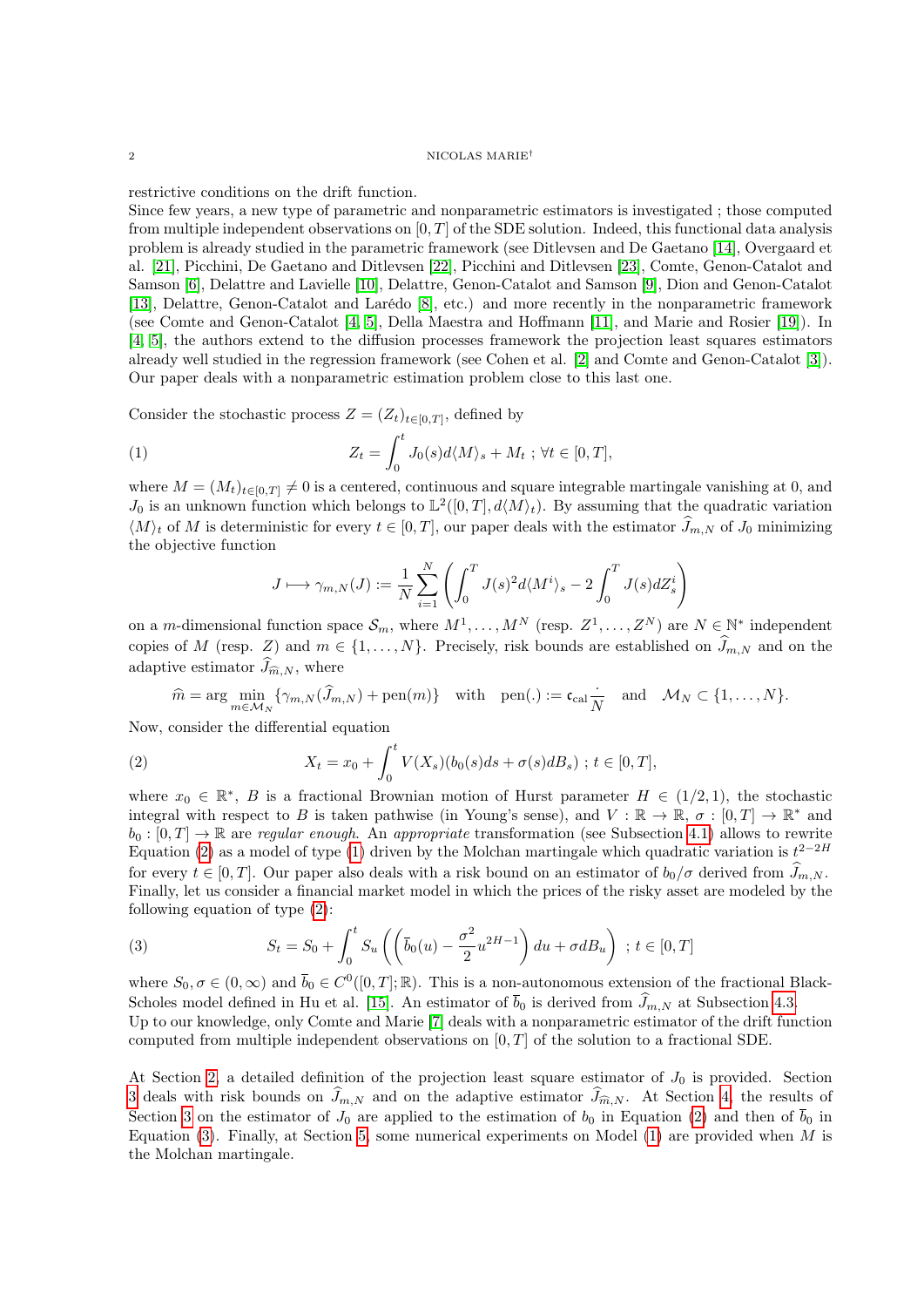2. A PROJECTION LEAST SQUARE ESTIMATOR OF THE MAP  $J_0$ 

<span id="page-2-0"></span>In the sequel, the quadratic variation  $\langle M \rangle = (\langle M \rangle_t)_{t \in [0,T]}$  of M fulfills the following assumption.

<span id="page-2-4"></span>Assumption 2.1. The (nonnegative, increasing and continuous) process  $\langle M \rangle$  is a deterministic function.

For some results,  $\langle M \rangle$  fulfills the following stronger assumption.

<span id="page-2-5"></span>**Assumption 2.2.** There exists  $\mu \in C^0((0,T]; \mathbb{R}_+)$  such that  $1/\mu$  is continuous from  $[0,T]$  into  $\mathbb{R}_+$ , and such that

$$
\langle M \rangle_t = \int_0^t \mu(s)ds \; ; \; \forall t \in [0, T].
$$

<span id="page-2-1"></span>2.1. The objective function. In order to define a least square projection estimator of  $J_0$ , let us consider  $N \in \mathbb{N}^*$  independent copies  $M^1, \ldots, M^N$  (resp.  $Z^1, \ldots, Z^N$ ) of M (resp. Z), and the objective function  $\gamma_{m,N}$  defined by

$$
\gamma_{m,N}(J) := \frac{1}{N} \sum_{i=1}^N \left( \int_0^T J(s)^2 d\langle M^i \rangle_s - 2 \int_0^T J(s) dZ_s^i \right)
$$

for every  $J \in \mathcal{S}_m$ , where  $m \in \{1, ..., N\}$ ,  $\mathcal{S}_m := \text{span}\{\varphi_1, ..., \varphi_m\}$  and  $\varphi_1, ..., \varphi_N$  are continuous functions from  $[0, T]$  into R such that  $(\varphi_1, \ldots, \varphi_N)$  is an orthonormal family in  $\mathbb{L}^2([0, T], dt)$ .

**Remark.** Note that since  $t \in [0, T] \rightarrow \langle M \rangle_t$  is nonnegative, increasing and continuous, and since the  $\varphi_j$ 's are continuous from  $[0, T]$  into R, the objective function  $\gamma_{m,N}$  is well-defined.

For any  $J \in \mathcal{S}_m$ ,

$$
\mathbb{E}(\gamma_{m,N}(J)) = \int_0^T J(s)^2 d\langle M \rangle_s - 2 \int_0^T J(s) J_0(s) d\langle M \rangle_s - 2 \mathbb{E} \left( \int_0^T J(s) dM_s \right)
$$
  
= 
$$
\int_0^T (J(s) - J_0(s))^2 d\langle M \rangle_s - \int_0^T J_0(s)^2 d\langle M \rangle_s.
$$

Then, the more J is close to  $J_0$ , the more  $\mathbb{E}(\gamma_{m,N}(J))$  is small. For this reason, the estimator of  $J_0$ minimizing  $\gamma_{m,N}$  is studied in this paper.

## <span id="page-2-2"></span>2.2. The projection least square estimator. Consider the estimator

(4) 
$$
\widehat{J}_{m,N} := \arg \min_{J \in \mathcal{S}_m} \gamma_{m,N}(J)
$$

of  $J_0$ . Since  $\mathcal{S}_m = \text{span}\{\varphi_1,\ldots,\varphi_m\}$ , there exist m square integrable random variables  $\hat{\theta}_1,\ldots,\hat{\theta}_m$  such that

<span id="page-2-3"></span>
$$
\widehat{J}_{m,N} = \sum_{j=1}^m \widehat{\theta}_j \varphi_j.
$$

Then,

$$
\nabla \gamma_{m,N}(\widehat{J}_{m,N}) = \left(\frac{1}{N} \sum_{i=1}^N \left(2 \sum_{k=1}^m \widehat{\theta}_k \int_0^T \varphi_j(s) \varphi_k(s) d\langle M^i \rangle_s - 2 \int_0^T \varphi_j(s) dZ_s^i\right)\right)_{j \in \{1,\dots,m\}}.
$$

Therefore, by [\(4\)](#page-2-3), necessarily

$$
\widehat{\theta}_{m,N} := (\widehat{\theta}_1, \ldots, \widehat{\theta}_m)^* = \mathbf{\Psi}_m^{-1} \mathbf{z}_{m,N},
$$

where

$$
\boldsymbol{\Psi}_m := \left(\int_0^T \varphi_j(s) \varphi_k(s) d\langle M \rangle_s \right)_{j,k \in \{1,\dots,m\}} \quad \text{and} \quad \mathbf{z}_{m,N} := \left(\frac{1}{N} \sum_{i=1}^N \int_0^T \varphi_j(s) dZ_s^i \right)_{j \in \{1,\dots,m\}}.
$$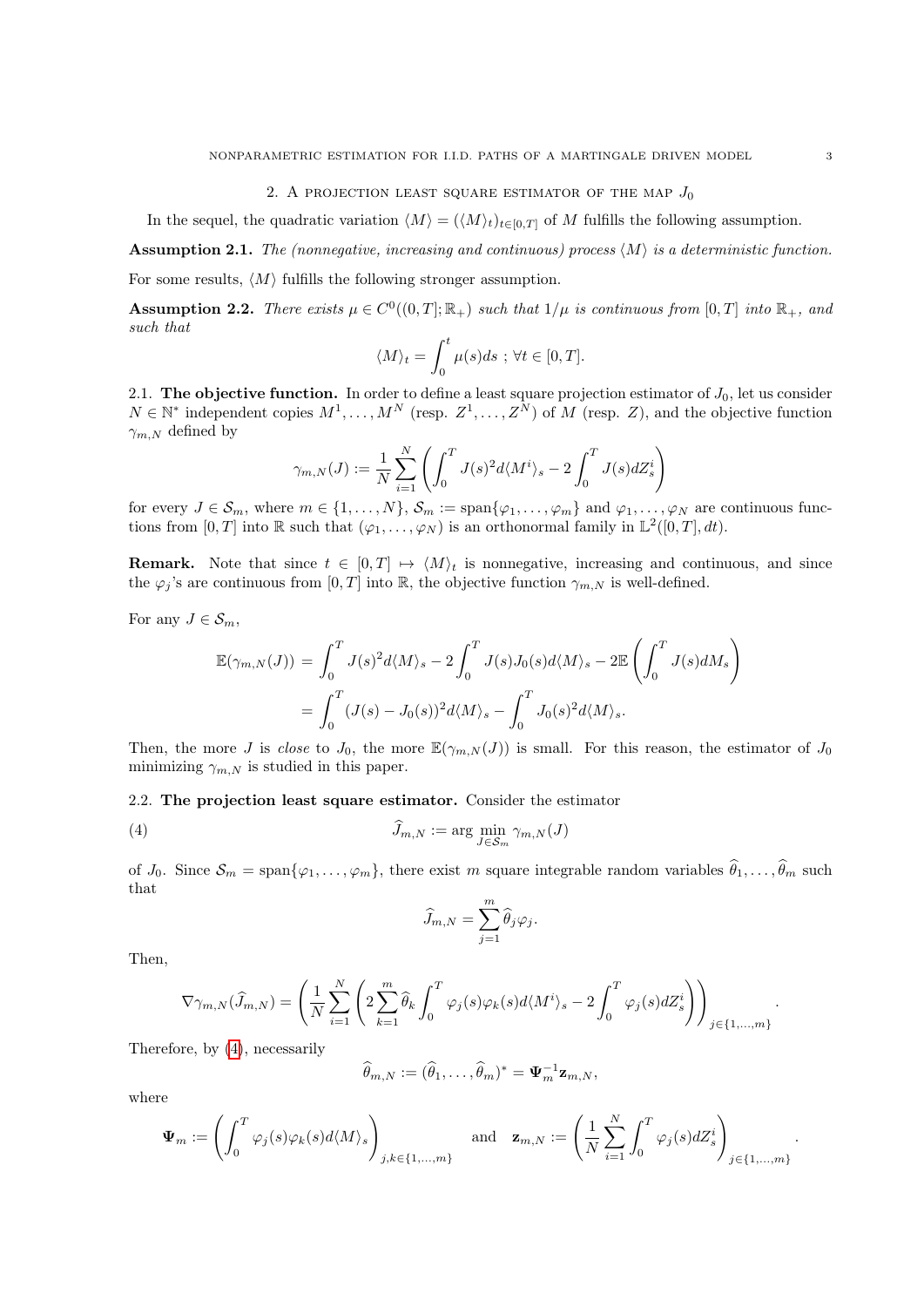#### <span id="page-3-0"></span> $4\,$  MICOLAS MARIE $^\dagger$

## 3. Risk bound and model selection

In the sequel, the space  $\mathbb{L}^2([0,T], d\langle M\rangle_t)$  is equipped with the scalar product  $\langle.,.\rangle_{\langle M\rangle}$  defined by

<span id="page-3-3"></span>
$$
\langle \varphi, \psi \rangle_{\langle M \rangle} := \int_0^T \varphi(s) \psi(s) d\langle M \rangle_s
$$

for every  $\varphi, \psi \in \mathbb{L}^2([0,T], d\langle M \rangle_t)$ . The associated norm is denoted by  $\|.\|_{\langle M \rangle}$ .

First, the following proposition provides a risk bound on  $\widehat{J}_{m,N}$  for a fixed  $m \in \{1, \ldots, N\}$ .

<span id="page-3-1"></span>Proposition 3.1. Under Assumption 2.1.

(5) 
$$
\mathbb{E}(\|\widehat{J}_{m,N} - J_0\|_{\langle M \rangle}^2) \leq \min_{J \in \mathcal{S}_m} \|J - J_0\|_{\langle M \rangle}^2 + \frac{2m}{N}.
$$

Note that Inequality [\(5\)](#page-3-3) says first that the bound on the variance of our least square estimator of  $J_0$  is of order  $m/N$ , as in the usual nonparametric regression framework. Under Assumption [2.2,](#page-2-5) the following corollary provides a more understandable expression of the bound on the bias in Inequality [\(5\)](#page-3-3).

<span id="page-3-2"></span>Corollary 3.2. Under Assumption [2.2,](#page-2-5)

$$
\mathbb{E}(\|\widehat{J}_{m,N} - J_0\|_2^2) \leq \|\mu^{-1}\|_{\infty,T} \|p_{\mathcal{S}_m(\mu)}^{\perp}(\mu^{1/2} J_0) - \mu^{1/2} J_0\|_2^2 + 2\|\mu^{-1}\|_{\infty,T} \frac{m}{N}
$$

where

$$
\mathcal{S}_m(\mu) := \{ \iota \in \mathbb{L}^2([0,T],dt) : \exists \varphi \in \mathcal{S}_m, \forall t \in (0,T], \, \iota(t) = \mu(t)^{1/2} \varphi(t) \}.
$$

For instance, assume that  $\mathcal{S}_m = \text{span}\{\overline{\varphi}_1, \ldots, \overline{\varphi}_m\}$ , where

$$
\overline{\varphi}_1(t):=\sqrt{\frac{1}{\mu(t)T}},\quad \overline{\varphi}_{2j}(t):=\sqrt{\frac{2}{\mu(t)T}}\cos\left(2\pi j\frac{t}{T}\right)\quad \text{and}\quad \overline{\varphi}_{2j+1}(t):=\sqrt{\frac{2}{\mu(t)T}}\sin\left(2\pi j\frac{t}{T}\right)
$$

for every  $t \in [0,T]$  and  $j \in \mathbb{N}^*$  satisfying  $2j+1 \leqslant m$ . The basis  $(\varphi_1,\ldots,\varphi_m)$  of  $\mathcal{S}_m$ , orthonormal in  $\mathbb{L}^2([0,T],dt)$ , is obtained from  $(\overline{\varphi}_1,\ldots,\overline{\varphi}_m)$  via the Gram-Schmidt process. Consider also the Sobolev space

$$
\mathbb{W}_{2}^{\beta}([0,T]) := \left\{ \iota \in C^{\beta - 1}([0,T]; \mathbb{R}) : \int_{0}^{T} \iota^{(\beta)}(t)^{2} dt < \infty \right\} ; \beta \in \mathbb{N}^{*},
$$

and assume that there exists  $\iota_0 \in \mathbb{W}_2^{\beta}([0,T])$  such that  $\iota_0(t) = \mu(t)^{1/2} J_0(t)$  for every  $t \in (0,T]$ . Then, by DeVore and Lorentz [\[12\]](#page-15-19), Theorem 2.3 p. 205, there exists a constant  $\mathfrak{c}_{\beta,T} > 0$ , not depending on m, such that

$$
\|p_{\mathcal{S}_m(\mu)}^{\perp}(\mu^{1/2}J_0) - \mu^{1/2}J_0\|_2^2 = \|p_{\mathcal{S}_m(\mu)}^{\perp}(\iota_0) - \iota_0\|_2^2 \leq \mathfrak{c}_{\beta,T}m^{-2\beta}.
$$

Therefore, by Corollary [3.2,](#page-3-2)

$$
\mathbb{E}(\|\widehat{J}_{m,N} - J_0\|_2^2) \leq \|\mu^{-1}\|_{\infty,T} \left(\mathfrak{c}_{\beta,T} m^{-2\beta} + \frac{2m}{N}\right).
$$

Finally, consider  $m_N \in \{1, ..., N\}$ ,  $\mathcal{M}_N := \{1, ..., m_N\}$  and

$$
\widehat{m} = \arg\min_{m\in\mathcal{M}_N}\{\gamma_{m,N}(\widehat{J}_{m,N}) + \text{pen}(m)\} \quad \text{with} \quad \text{pen}(.) := \mathfrak{c}_{\text{cal}}\frac{\cdot}{N},
$$

where  $c_{\text{cal}} > 0$  is a constant to calibrate in practice via, for instance, the *slope heuristic*. In the sequel, the  $\varphi_i$ 's fulfill the following assumption.

<span id="page-3-4"></span>**Assumption 3.3.** For every  $m, m' \in \{1, ..., N\}$ , if  $m > m'$ , then  $S_{m'} \subset S_m$ .

The following theorem provides a risk bound on the adaptive estimator  $\widehat{J}_{\widehat{m},N}$ .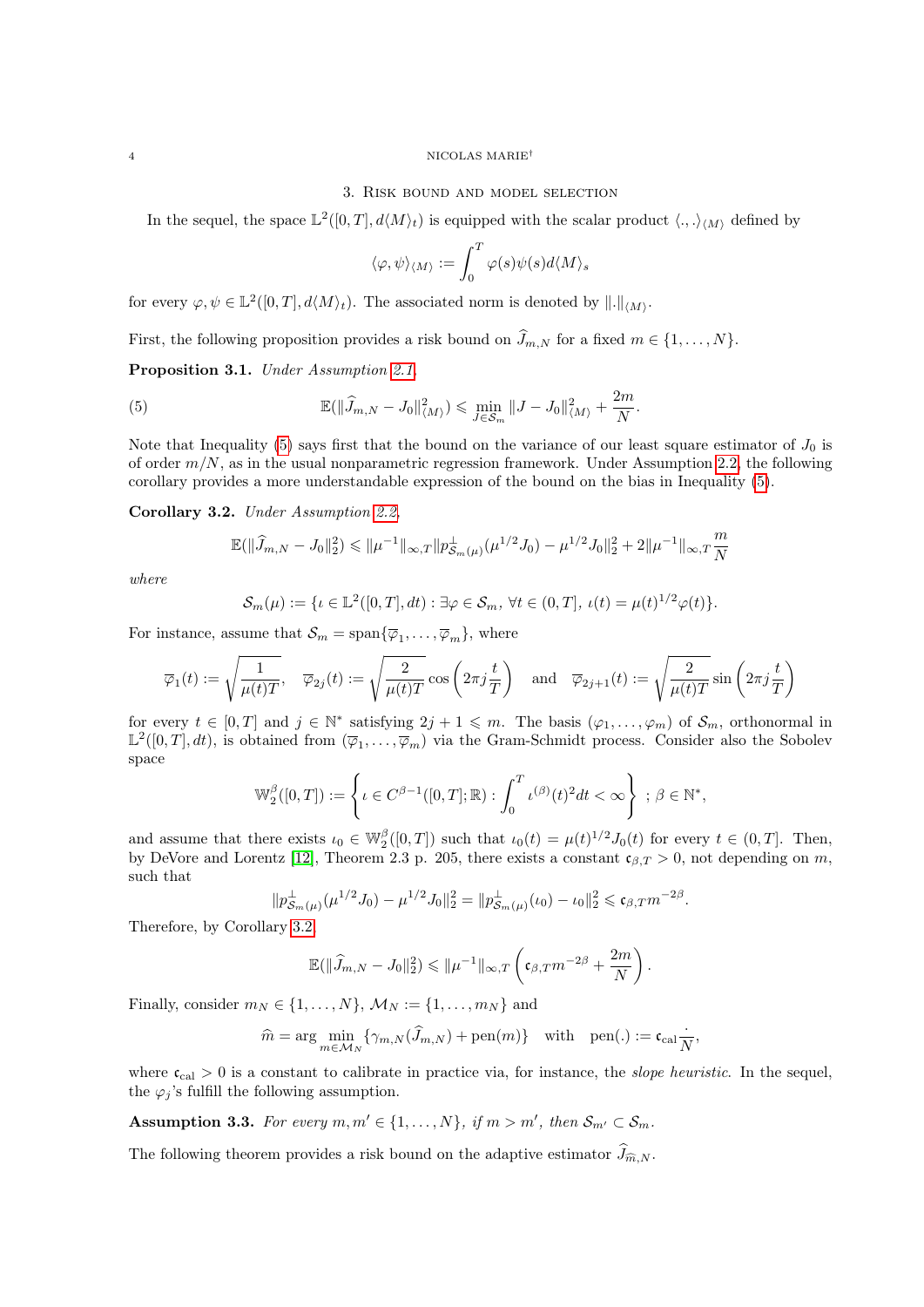<span id="page-4-2"></span>**Theorem [3](#page-4-2).4.** Under Assumptions [2.1](#page-2-4) and [3.3,](#page-3-4) there exists a deterministic constant  $c_{3,4} > 0$ , not depending on N, such that

$$
\mathbb{E}(\|\widehat{J}_{\widehat{m},N} - J_0\|_{\langle M \rangle}^2) \leqslant \mathfrak{c}_{3.4} \left( \min_{m \in \mathcal{M}_N} \{ \mathbb{E}(\|\widehat{J}_{m,N} - J_0\|_{\langle M \rangle}^2) + \text{pen}(m) \} + \frac{1}{N} \right).
$$

Moreover, under Assumption [2.2,](#page-2-5)

$$
\mathbb{E}(\|\widehat{J}_{\widehat{m},N} - J_0\|_2^2) \leqslant \mathfrak{c}_{3.4} \|\mu^{-1}\|_{\infty,T} \left( \min_{m \in \mathcal{M}_N} \left\{ \|p_{\mathcal{S}_m(\mu)}^{\perp}( \mu^{1/2} J_0) - \mu^{1/2} J_0\|_2^2 + (2 + \mathfrak{c}_{\text{cal}}) \frac{m}{N} \right\} + \frac{1}{N} \right).
$$

As in the usual nonparametric regression framework, since  $pen(m)$  is of same order than the bound on the variance term of  $\tilde{J}_{m,N}$  for every  $m \in \mathcal{M}_N$ , Theorem [3.4](#page-4-2) says that the risk of our adaptive estimator is controlled by the minimal risk of  $\widehat{J}_{N}$  on  $\mathcal{M}_{N}$  up to a multiplicative constant not depending on N.

## <span id="page-4-0"></span>4. Application to differential equations driven by the fractional Brownian motion

Throughout this section,  $V : \mathbb{R} \to \mathbb{R}$  is twice continuously differentiable with bounded derivatives,  $\sigma:[0,T]\to\mathbb{R}^*$  is  $\gamma$ -Hölder continuous with  $\gamma\in(1-H,1]$ , and  $b_0:[0,T]\to\mathbb{R}$  is continuous. Under these conditions on V,  $\sigma$  and  $b_0$ , Equation [\(2\)](#page-1-0) has a unique solution which paths are  $\alpha$ -Hölder continuous from  $[0, T]$  into R for every  $\alpha \in (1/2, H)$  (see Kubilius et al. [\[17\]](#page-15-20), Theorem 1.42). The maps V and  $\sigma$  are known and our purpose is to provide a nonparametric estimator of  $b_0$ .

<span id="page-4-1"></span>4.1. Auxiliary model. The model transformation used in the sequel has been introduced in Kleptsyna and Le Breton [\[16\]](#page-15-21) in the parametric estimation framework. Consider the function space

 $\mathcal{Q} := \{Q : \text{the function } t \mapsto t^{1/2-H}Q(t) \text{ belongs to } \mathbb{L}^1([0,T], dt)\},\$ 

let  $Q_0: [0, T] \to \mathbb{R}$  be the map defined by

$$
Q_0(t) := \frac{b_0(t)}{\sigma(t)} \; ; \; \forall t \in [0, T],
$$

and assume that  $Q_0 \in \mathcal{Q}$ . Consider also the Molchan martingale M defined by

$$
M_t := \int_0^t \ell(t, s) dB_s \; ; \, \forall t \in [0, T],
$$

where

$$
\ell(t,s) := \mathfrak{c}_H s^{1/2-H} (t-s)^{1/2-H} \mathbf{1}_{(0,t)}(s) ; \forall s, t \in [0,T]
$$

with

$$
\mathfrak{c}_H = \left(\frac{\Gamma(3-2H)}{2H\Gamma(3/2-H)^3\Gamma(H+1/2)}\right)^{1/2},
$$

and the process Z defined by

<span id="page-4-3"></span>
$$
Z_t := \int_0^t \ell(t,s)dY_s \quad \text{with} \quad Y_t := \int_0^t \frac{dX_s}{V(X_s)\sigma(s)}
$$

for every  $t \in [0, T]$ . Then, Equation [\(2\)](#page-1-0) leads to

(6) 
$$
Z_t = j(Q_0)(t) + M_t
$$

$$
= \int_0^t J(Q_0)(s) d\langle M \rangle_s + M_t,
$$

where

$$
j(Q)(t) := \int_0^t \ell(t, s)Q(s)ds \text{ and } J(Q)(t) := (2 - 2H)^{-1}t^{2H-1}j(Q)'(t)
$$

for every  $Q \in \mathcal{Q}$  and almost every  $t \in [0, T]$ . Note that the Molchan martingale M fulfills Assumption [2.2](#page-2-5) with  $\mu(t) = t^{1-2H}$  for every  $t \in (0, T]$ .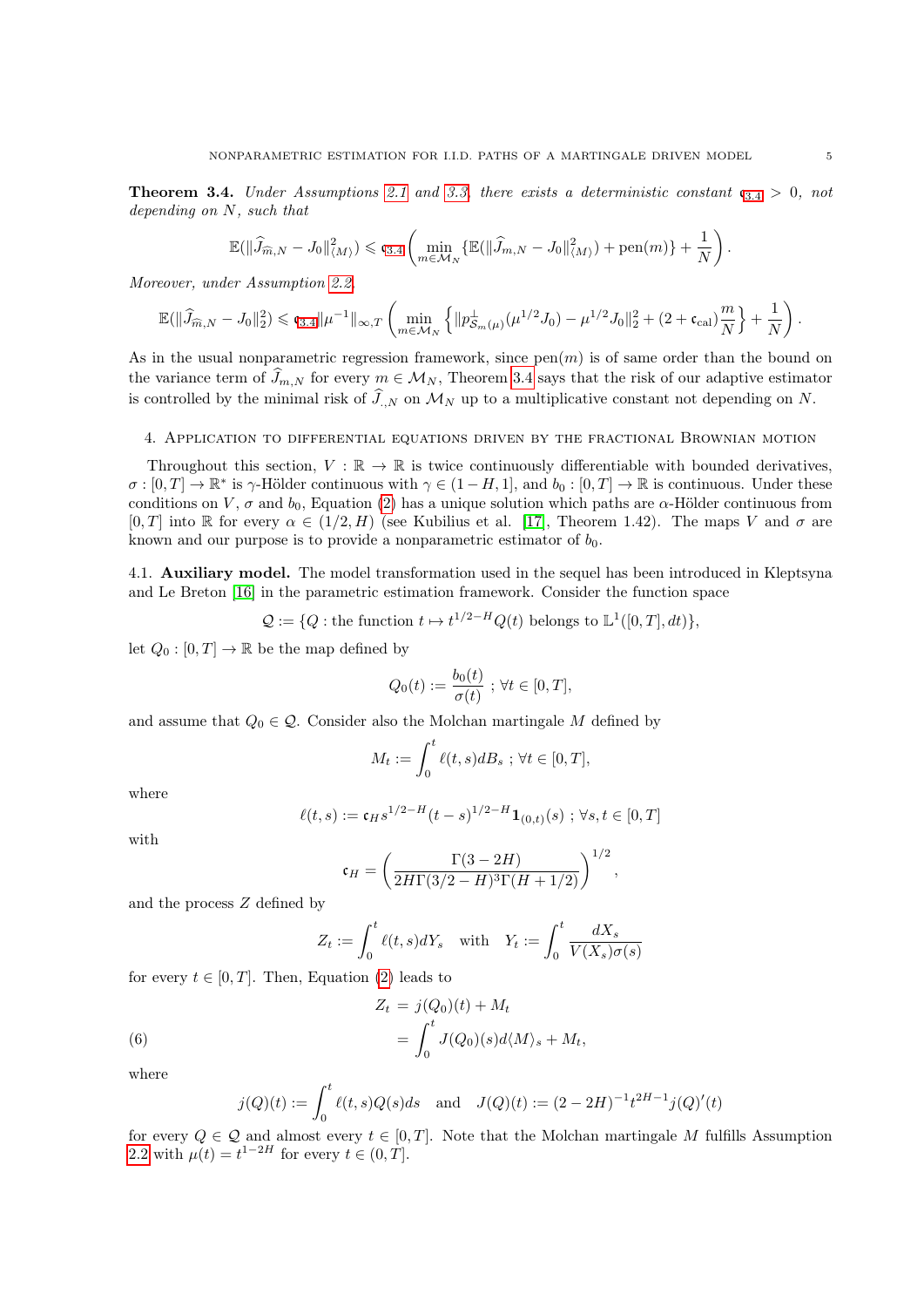#### 6 NICOLAS MARIE†

<span id="page-5-0"></span>4.2. An estimator of  $Q_0$ . In Model [\(6\)](#page-4-3), for any  $m \in \{1, \ldots, N\}$ , the solution  $\widehat{J}_{m,N}$  to Problem [\(4\)](#page-2-3) is a nonparametric estimator of  $J(Q_0)$ . So, this subsection deals with an estimator of  $Q_0$  solving the inverse problem

$$
J(\widehat{Q}) = \widehat{J}_{m,N}.
$$

Let us consider the function space

<span id="page-5-4"></span>
$$
\mathcal{J}:=\left\{\iota: \text{the function } t\in [0,T]\longmapsto \int_0^t s^{1-2H}\iota(s)ds \text{ belongs to } \mathcal{I}_{0+}^{3/2-H}(\mathbb{L}^1([0,T],dt))\right\},\,
$$

where  $\mathcal{I}_{0+}^{3/2-H}(.)$  is the Riemann-Liouville left-sided fractional integral of order  $3/2-H$ . The reader can refer to Samko et al. [\[25\]](#page-15-22) on fractional calculus.

In order to provide an estimator of  $Q_0$  with a closed-form expression, let us establish first the following technical proposition.

<span id="page-5-1"></span>**Proposition 4.1.** The map  $J: Q \mapsto J(Q)$  is one-to-one from Q into J. Moreover, for every  $\iota \in \mathcal{J}$  and almost every  $t \in [0, T]$ ,

$$
J^{-1}(\varphi)(t) = \bar{\mathfrak{c}}_H t^{H-1/2} \int_0^t (t-s)^{H-3/2} s^{1-2H} \iota(s) ds
$$

with

$$
\bar{\mathfrak{c}}_H = \frac{2 - 2H}{\mathfrak{c}_H \Gamma(3/2 - H) \Gamma(H - 1/2)}.
$$

By Proposition [4.1,](#page-5-1) if  $\varphi_1, \ldots, \varphi_m \in \mathcal{J}$ , then

$$
\widehat{Q}_{m,N}(t) := \overline{\mathfrak{c}}_H t^{H-1/2} \int_0^t (t-s)^{H-3/2} s^{1-2H} \widehat{J}_{m,N}(s) ds \; ; \; t \in [0,T]
$$

is the solution to Problem [\(7\)](#page-5-4) in Q. Note that even if the  $\varphi_j$ 's don't belong to J, since these functions are continuous from [0, T] into  $\mathbb{R}$ ,  $\widehat{Q}_{m,N}$  is well-defined but not necessarily a solution to Problem [\(7\)](#page-5-4). A simple vector subspace of  $\mathcal J$  is provided at the end of this subsection.

The following proposition provides risk bounds on  $\hat{Q}_{m,N}$ ,  $m \in \{1, ..., N\}$ , and on the adaptive estimator  $\widehat{Q}_{\widehat{m},N}$ .

<span id="page-5-2"></span>**Proposition [4](#page-5-2).2.** If the  $\varphi_j$ 's belong to J, then there exists a deterministic constant  $\mathfrak{c}_{4,2,1} > 0$ , not depending on N, such that

$$
\mathbb{E}(\|\widehat{Q}_{m,N} - Q_0\|_2^2) \leqslant \mathfrak{c}_{4.2,1} \left( \min_{\iota \in \mathcal{S}_m} \|\iota - J(Q_0)\|_{\langle M \rangle}^2 + \frac{m}{N} \right) ; \ \forall m \in \{1,\ldots,N\}.
$$

If in addition the  $\varphi_j$ 's fulfill Assumption [3.3,](#page-3-4) then there exists a deterministic constant  $\mathfrak{c}_{4.2,2} > 0$  $\mathfrak{c}_{4.2,2} > 0$  $\mathfrak{c}_{4.2,2} > 0$ , not depending on N, such that

$$
\mathbb{E}(\|\widehat{Q}_{\widehat{m},N} - Q_0\|_2^2) \leqslant \mathfrak{c}_{4.2,2} \left( \min_{m \in \mathcal{M}_N} \left\{ \min_{\iota \in \mathcal{S}_m} \Vert \iota - J(Q_0) \Vert_{\langle M \rangle}^2 + \frac{m}{N} \right\} + \frac{1}{N} \right).
$$

Proposition [4.2](#page-5-2) says that the MISE of  $\widehat{Q}_{m,N}$ ,  $m \in \{1, ..., N\}$ , (resp.  $\widehat{Q}_{\widehat{m},N}$ ) has at most the same bound than the MISE of  $\widehat{J}_{m,N}$  (resp.  $\widehat{J}_{\widehat{m},N}$ ).

Finally, the following proposition provides a simple vector subspace of  $\mathcal{J}$ .

<span id="page-5-3"></span>Proposition 4.3. The function space

$$
\mathbb{J} := \left\{ \iota \in C^1([0,T];\mathbb{R}) : \lim_{t \to 0^+} t^{-2H} \iota(t) \text{ and } \lim_{t \to 0^+} t^{1-2H} \iota'(t) \text{ exist and are finite} \right\}
$$

is a subset of  $J$ .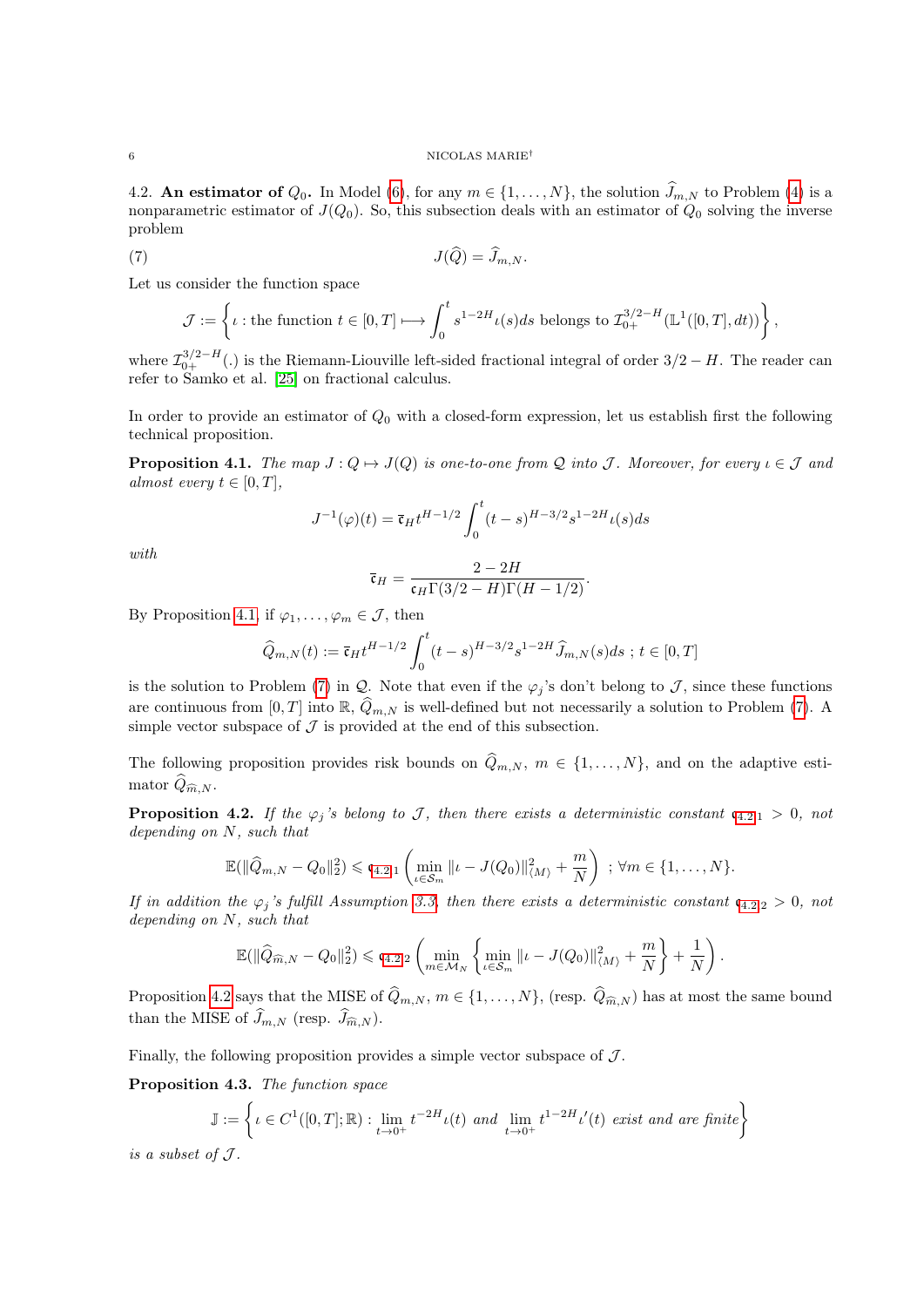Consider  $m \in \{1, ..., N\}$  and  $\psi_1, ..., \psi_m \in C^1([0, T]; \mathbb{R})$  such that  $(\psi_1, ..., \psi_m)$  is an orthonormal family of  $\mathbb{L}^2([0,T], dt)$ . In particular, note that  $\psi_1, \ldots, \psi_m$  are linearly independent. Moreover, assume that  $\mathcal{S}_m = \text{span}\{\overline{\varphi}_1,\ldots,\overline{\varphi}_m\}$  with  $\overline{\varphi}_j(t) := t^{2H}\psi_j(t)$  for every  $j \in \{1,\ldots,m\}$  and  $t \in [0,T]$ . The basis  $(\varphi_1,\ldots,\varphi_m)$  of  $\mathcal{S}_m$ , orthonormal in  $\mathbb{L}^2([0,T],dt)$ , is obtained from  $(\overline{\varphi}_1,\ldots,\overline{\varphi}_m)$  via the Gram-Schmidt process, and the  $\varphi_j$ 's belong to  $\mathbb{J} \subset \mathcal{J}$ . For every  $\iota \in \mathcal{S}_m$ , there exist  $\alpha_1(\iota), \ldots, \alpha_m(\iota) \in \mathbb{R}$  such that

$$
\iota = \sum_{j=1}^{m} \alpha_j(\iota) \overline{\varphi}_j = \nu \mu^{-1/2} \overline{\iota},
$$

where  $v(t) := t^{H+1/2}$  for every  $t \in [0, T]$ , and

$$
\bar{\iota} := \sum_{j=1}^m \alpha_j(\iota)\psi_j \in \mathbb{S}_m \quad \text{with} \quad \mathbb{S}_m := \text{span}\{\psi_1, \dots, \psi_m\}.
$$

So, by assuming that  $J(Q_0) \in \mathbb{J}$ , the bound on the bias term of  $\widehat{J}_{m,N}$  in the inequalities of Proposition [4.2](#page-5-2) can be controlled the following way:

$$
\min_{\iota \in S_m} ||\iota - J(Q_0)||_{\langle M \rangle}^2 = \min_{\overline{\iota} \in \mathbb{S}_m} ||\nu(\overline{\iota} - \nu^{-1} \mu^{1/2} J(Q_0))||_2^2
$$
  

$$
\leq T^{2H+1} \min_{\overline{\iota} \in \mathbb{S}_m} ||\overline{\iota} - \overline{\mu} J(Q_0)||_2^2 = ||p_{\mathbb{S}_m}^\perp(\overline{\mu} J(Q_0)) - \overline{\mu} J(Q_0)||_2^2
$$

where, for every  $t \in (0, T]$ ,

$$
\overline{\mu}(t) := \nu(t)^{-1} \mu(t)^{1/2} = t^{-2H}.
$$

If  $(\psi_1,\ldots,\psi_m)$  is the *m*-dimensional trigonometric basis, and if there exists  $\iota_0 \in \mathbb{W}_2^{\beta}([0,T])$  such that  $u_0(t) = t^{-2H} J(Q_0)(t)$  for every  $t \in (0, T]$ , then

$$
\min_{\iota \in S_m} \| \iota - J(Q_0) \|_{\langle M \rangle}^2 \leq T^{2H+1} \| p_{\mathbb{S}_m}^{\perp}(\iota_0) - \iota_0 \|_2^2 \leq \mathfrak{c}_{\beta,T} T^{2H+1} m^{-2\beta}.
$$

<span id="page-6-0"></span>4.3. Example: drift estimation in a non-autonomous fractional Black-Scholes model. Let us consider a financial market model in which the prices process  $S = (S_t)_{t \in [0,T]}$  of the risky asset is defined by

$$
S_t := S_0 \exp\left(\int_0^t \left(\overline{b}_0(u) - \frac{\sigma^2}{2} u^{2H-1}\right) du + \sigma B_t\right) \; ; \; \forall t \in [0, T],
$$

where  $S_0, \sigma \in (0, \infty)$  and  $\bar{b}_0 \in C^0([0, T]; \mathbb{R})$ . This is a non-autonomous extension of the fractional Black-Scholes model defined in Hu et al. [\[15\]](#page-15-0). Thanks to the change of variable formula for Young's integral,

$$
S_t = S_0 + \int_0^t S_u \left( \left( \overline{b}_0(u) - \frac{\sigma^2}{2} u^{2H-1} \right) du + \sigma d B_u \right) ; \forall t \in [0, T].
$$

Then, S is the solution to Equation [\(2\)](#page-1-0) with  $V = Id_{\mathbb{R}}$ ,  $\sigma(.) \equiv \sigma > 0$  and

$$
b_0(t) = \bar{b}_0(t) - \frac{\sigma^2}{2} t^{2H-1} \; ; \; \forall t \in [0, T].
$$

Consider N independent copies  $S^1, \ldots, S^N$  of S. For every  $i \in \{1, \ldots, N\}$  and  $t \in [0, T]$ , consider also

$$
Z_t^i := \frac{{\mathfrak c}_H}{\sigma} \int_0^t \frac{u^{1/2-H} (t-u)^{1/2-H}}{S_u^i} dS_u^i.
$$

If the volatility constant  $\sigma$  is known, thanks to Subsection [4.2,](#page-5-0) a nonparametric estimator of  $\bar{b}_0$  is given by

$$
\widehat{b}_0(m, N; t) := \frac{\sigma^2}{2} t^{2H-1} + \sigma \widehat{Q}_{m, N}(t) \; ; \; t \in [0, T],
$$

where

$$
\widehat{Q}_{m,N}(t) := \overline{\mathfrak{c}}_H t^{H-1/2} \int_0^t (t-s)^{H-3/2} s^{1-2H} \widehat{J}_{m,N}(s) ds \; ; \; t \in [0, T]
$$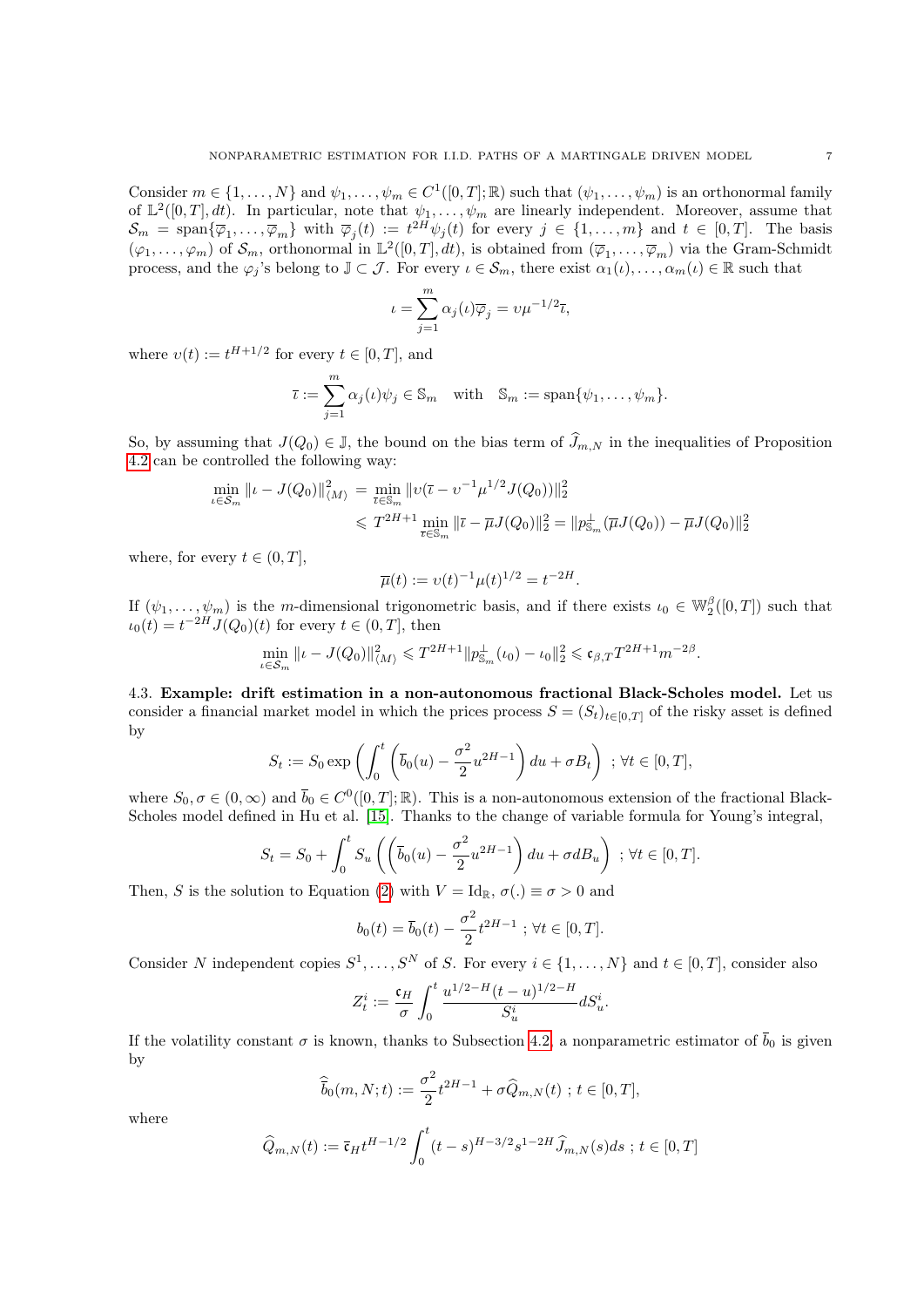and

Since

$$
\widehat{J}_{m,N} = \arg \min_{J \in \mathcal{S}_m} \left\{ \frac{1}{N} \sum_{i=1}^N \left( \int_0^T J(s)^2 s^{1-2H} ds - 2 \int_0^T J(s) dZ_s^i \right) \right\}.
$$
  

$$
\|\widehat{\overline{b}}_0(m, N;.) - \overline{b}_0\|_2^2 = \sigma^2 \|\widehat{Q}_{m,N} - Q_0\|_2^2 \quad \text{with} \quad Q_0 = \frac{\overline{b}_0}{\sigma},
$$

if the  $\varphi_j$ 's belong to J, then Proposition [4.2](#page-5-2) provides risk bounds on  $b_0(m, N; .)$ ,  $m \in \{1, ..., N\}$ , and on the adaptive estimator  $b_0(\hat{m}, N; .)$ .

### 5. Numerical experiments

<span id="page-7-0"></span>Some numerical experiments on our estimation method of  $J_0$  in Equation [\(1\)](#page-1-1) are presented in this subsection when  $M$  is the Molchan martingale:

$$
M_t = \int_0^t \ell(t, s) dB_s = (2 - 2H)^{1/2} \int_0^t s^{1/2 - H} dW_s \; ; \; t \in [0, 1]
$$

with  $H \in \{0.6, 0.9\}$  and W the Brownian motion driving the Mandelbrot-Van Ness representation of the fractional Brownian motion B. The estimation method investigated on the theoretical side at Section [3](#page-3-0) is implemented here for the three following examples of functions  $J_0$ :

 $J_{0,1}: t \in [0,1] \mapsto 10t^2$ ,  $J_{0,2}: t \in (0,1] \mapsto 10(-\log(t))^{1/2}$  and  $J_{0,3}: t \in (0,1] \mapsto 20t^{-0.05}$ .

These functions belong to  $\mathbb{L}^2([0,1], d\langle M\rangle_t)$  as required. Indeed, one the one hand,  $J_{0,1}$  is continuous on  $[0, 1]$  and

$$
-\int_0^1 \log(t) d\langle M \rangle_t = -\int_0^1 \log(t) t^{1-2H} dt
$$
  
=  $\frac{1}{2 - 2H} \left( \lim_{\varepsilon \to 0^+} \log(\varepsilon) \varepsilon^{2-2H} + \int_0^1 t^{1-2H} dt \right) = \frac{1}{(2 - 2H)^2} < \infty.$ 

On the other hand, for every  $\alpha \in (0, 1/2)$  such that  $H \in (1/2, 1-\alpha)$ ,

$$
\int_0^1 t^{-2\alpha} d\langle M \rangle_t = \int_0^1 t^{1-2\alpha-2H} dt
$$
  
= 
$$
\frac{1}{2(1-\alpha-H)} \left(1 - \lim_{\varepsilon \to 0^+} \varepsilon^{2(1-\alpha-H)}\right) = \frac{1}{2(1-\alpha-H)} < \infty.
$$

Since for every  $t \in (0,1], J_{0,3}(t) = 20t^{-\alpha}$  with  $\alpha = 0.05$ , and since  $H \in \{0.6, 0.9\} \subset (0.5, 0.95)$  in our numerical experiments,  $J_{0,3}$  is square-integrable with respect to  $d\langle M \rangle_t$ .

Our adaptive estimator is computed for  $J_0 = J_{0,1}$ ,  $J_{0,2}$  or  $J_{0,3}$  on  $N = 300$  paths of the process Z observed along the dissection  $\{k/n : k = 1, \ldots, n\}$  of  $[1/n, 1]$  with  $n = 100$ , when  $(\varphi_1, \ldots, \varphi_m)$  is the m-dimensional trigonometric basis for every  $m \in \{1, ..., N\}$ . This experiment is repeated 100 times, and the means and the standard deviations of the MISE of  $\widehat{J}_{\widehat{m},N}$  are stored in Table [1.](#page-7-1) Moreover, only for  $H = 0.9, 10$  estimations (dashed black curves) of  $J_{0,1}$ ,  $J_{0,2}$  and  $J_{0,3}$  (red curves) are respectively plotted on Figures [1,](#page-8-2) [2](#page-8-3) and [3.](#page-9-0)

On average, the MISE of our adaptive estimator is higher for the three examples of functions  $J_0$  when  $H = 0.6$  than when  $H = 0.9$ . This is related to the fact that the more the Hurst parameter H is close to 1, the more the paths of B are regular. The standard deviation of the MISE of  $\widehat{J}_{\widehat{m},N}$  is also higher when

| $J_0; H$                    |       |       |       | $\mid J_{0,1}; 0.6 \mid J_{0,2}; 0.6 \mid J_{0,3}; 0.6 \mid J_{0,1}; 0.9 \mid J_{0,2}; 0.9 \mid J_{0,3}; 0.9 \mid$ |       |       |
|-----------------------------|-------|-------|-------|--------------------------------------------------------------------------------------------------------------------|-------|-------|
| Mean MISE $\parallel$ 0.084 |       | 0.162 | 0.079 | 0.028                                                                                                              | 0.036 | 0.022 |
| StD MISE                    | 0.023 | 0.029 | 0.022 | 0.006                                                                                                              | 0.006 | 0.005 |

<span id="page-7-1"></span>TABLE 1. Means and StD of the MISE of  $\widehat{J}_{\widehat{m},N}$  (100 repetitions).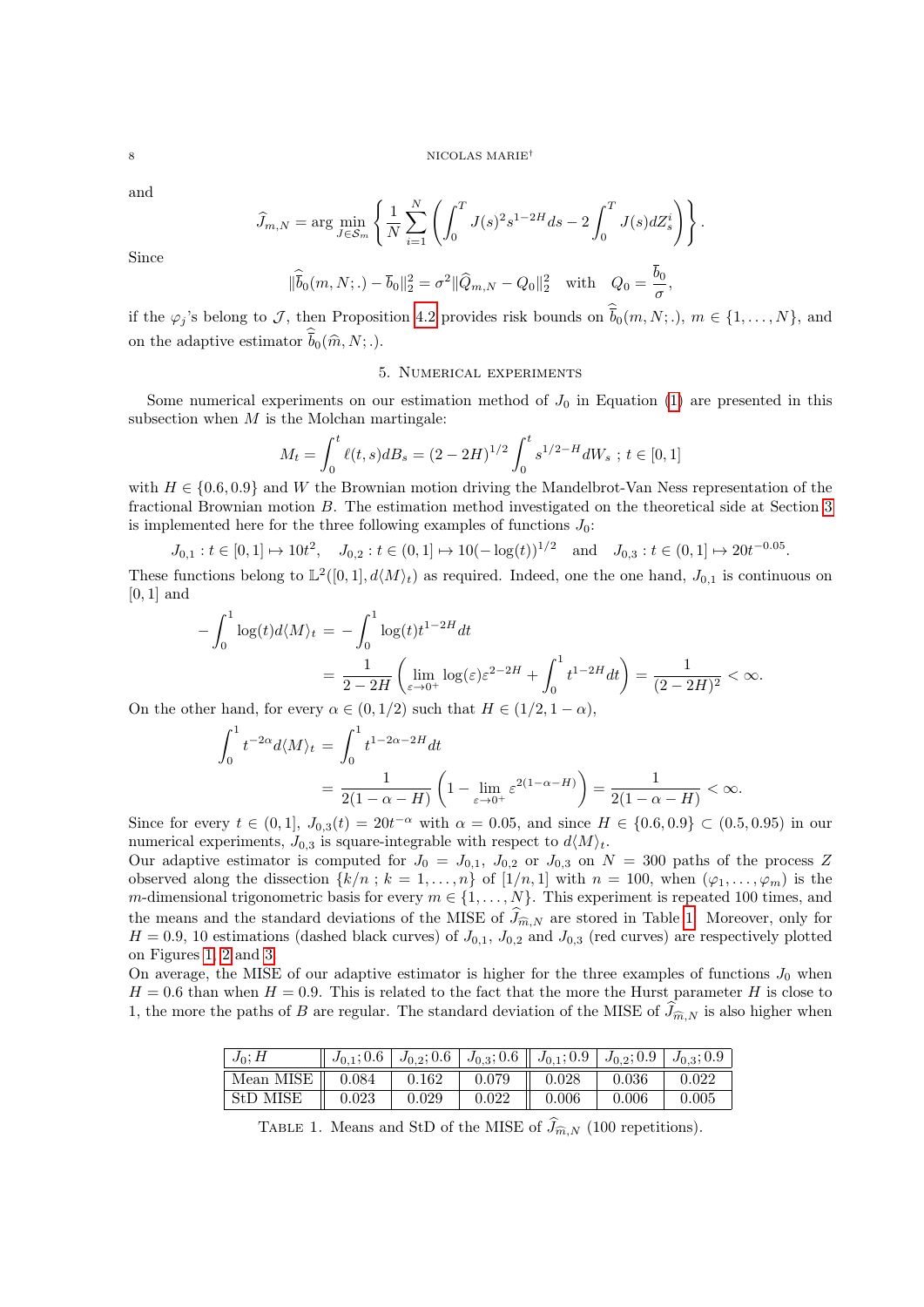$H = 0.6.$ 

For both  $H = 0.6$  and  $H = 0.9$ , on average, the MISE of  $J_{\widehat{m},N}$  is higher for  $J_{0,2}$  than for  $J_{0,1}$  and  $J_{0,3}$ .<br>This is probably related to the fact that  $J_{0,2}(t)$  goes faster to infinity when  $t \to 0^+$  than course than  $J_{0,1}(t)$  which goes not.

Our estimation method seems stable in the sense that for a fixed  $H$  (0.6 or 0.9), the standard deviation of the MISE of our adaptive estimator is almost the same for the three examples of functions  $J_0$ . This can be observed on Figures [1,](#page-8-2) [2](#page-8-3) and [3.](#page-9-0)



<span id="page-8-2"></span>FIGURE 1. Plots of  $J_{0,1}$  and of 10 adaptive estimations  $(\overline{\hat{m}} = 51.28)$ .



<span id="page-8-3"></span>FIGURE 2. Plots of  $J_{0,2}$  and of 10 adaptive estimations ( $\overline{\hat{m}} = 72.86$ ).

6. Proofs

## <span id="page-8-1"></span><span id="page-8-0"></span>6.1. Proof of Proposition [3.1.](#page-3-1) For every  $J, K \in S_m$ ,

$$
\gamma_{m,N}(J) - \gamma_{m,N}(K) = ||J||_{\langle M \rangle}^2 - ||K||_{\langle M \rangle}^2 - \frac{2}{N} \sum_{i=1}^N \int_0^T (J(s) - K(s)) dZ_s^i
$$
  
= 
$$
||J - J_0||_{\langle M \rangle}^2 - ||K - J_0||_{\langle M \rangle}^2 - \frac{2}{N} \sum_{i=1}^N \int_0^T (J(s) - K(s)) dM_s^i.
$$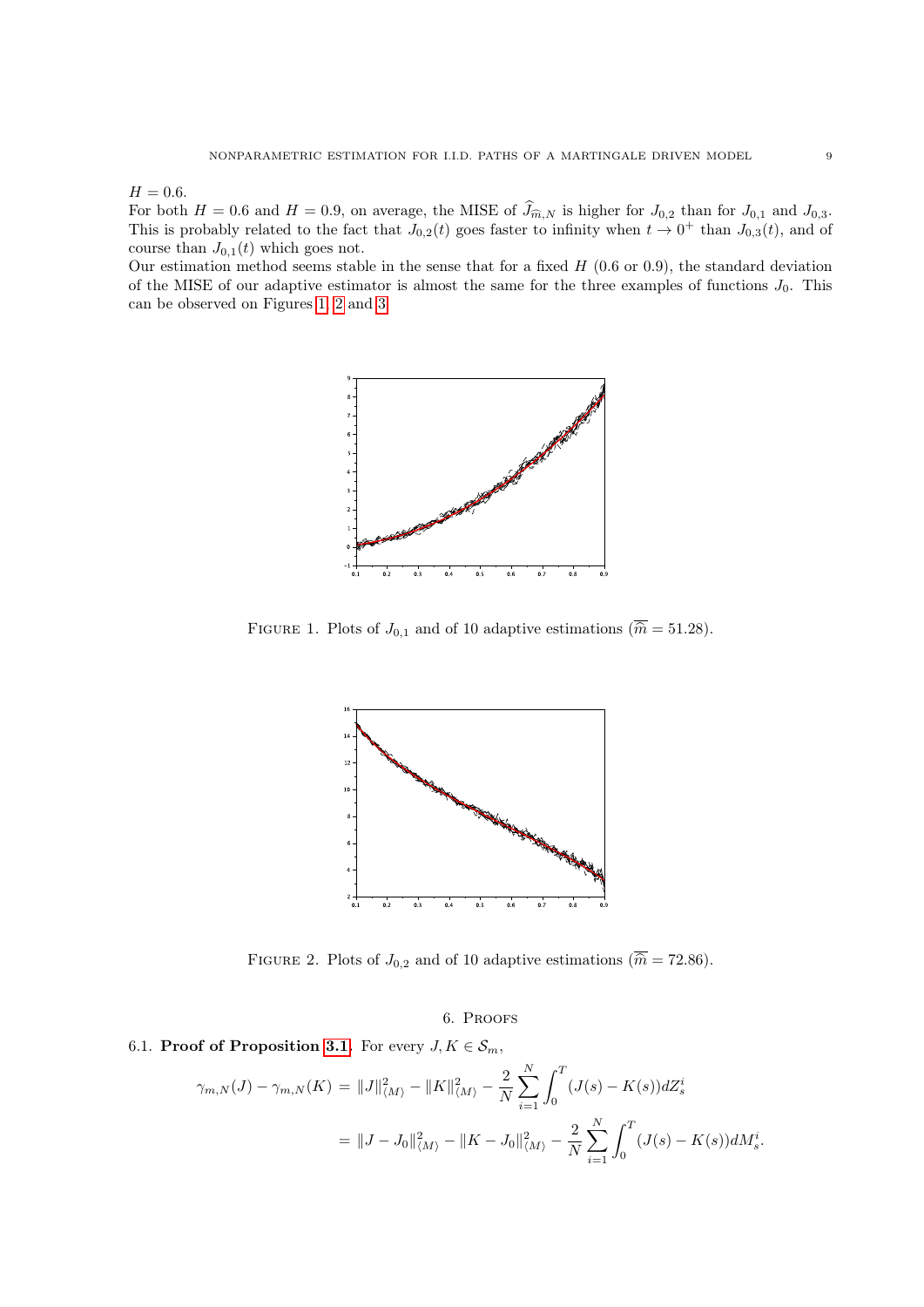

<span id="page-9-0"></span>FIGURE 3. Plots of  $J_{0,3}$  and of 10 adaptive estimations  $(\overline{\hat{m}} = 39.64)$ .

Moreover,

$$
\gamma_{m,N}(\widehat{J}_{m,N}) \leqslant \gamma_{m,N}(J) \, ; \, \forall J \in \mathcal{S}_m.
$$

So,

$$
\|\widehat{J}_{m,N} - J_0\|_{\langle M \rangle}^2 \le \|J - J_0\|_{\langle M \rangle}^2 + \frac{2}{N} \sum_{i=1}^N \int_0^T (\widehat{J}_{m,N}(s) - J(s)) dM_s^i
$$

for any  $J\in \mathcal{S}_m,$  and then

$$
\mathbb{E}(\|\widehat{J}_{m,N} - J_0\|_{\langle M \rangle}^2) \leq \|J - J_0\|_{\langle M \rangle}^2 + 2 \mathbb{E}\left(\frac{1}{N}\sum_{i=1}^N \int_0^T \widehat{J}_{m,N}(s) dM_s^i\right).
$$

Consider  $\mathbf{j}_0 = (\langle \varphi_j, J_0 \rangle_{\langle M \rangle})_{j=1,\dots,m}$ , and  $\mathbf{e} = (\mathbf{e}_1, \dots, \mathbf{e}_m)^*$  such that

$$
\mathbf{e}_{j} := \frac{1}{N} \sum_{i=1}^{N} \int_{0}^{T} \varphi_{j}(s) dM_{s}^{i} \; ; \; \forall j \in \{1, \ldots, m\}.
$$

Since e is a centered random vector,

$$
\mathbb{E}\left(\frac{1}{N}\sum_{i=1}^{N}\int_{0}^{T}\widehat{J}_{m,N}(s)dM_{s}^{i}\right) = \sum_{j=1}^{m}\mathbb{E}\left(\widehat{\theta}_{j}\cdot\frac{1}{N}\sum_{i=1}^{N}\int_{0}^{T}\varphi_{j}(s)dM_{s}^{i}\right)
$$

$$
= \mathbb{E}(\langle\widehat{\theta},\mathbf{e}\rangle_{2,m}) = \mathbb{E}(\mathbf{e}^{*}\Psi_{m}^{-1}(\mathbf{j}_{0}+\mathbf{e})) = \mathbb{E}(\mathbf{e}^{*}\Psi_{m}^{-1}\mathbf{e}).
$$

Moreover, since  $M_1, \ldots, M_N$  are independent copies of M, and since  $\Psi_m$  is a symmetric matrix,

$$
\mathbb{E}(\mathbf{e}^*\mathbf{\Psi}_m^{-1}\mathbf{e}) = \sum_{j,k=1}^m [\mathbf{\Psi}_m^{-1}]_{j,k} \mathbb{E}(\mathbf{e}_j \mathbf{e}_k) = \frac{1}{N} \sum_{j,k=1}^m [\mathbf{\Psi}_m^{-1}]_{j,k} \int_0^T \varphi_j(s) \varphi_k(s) d\langle M \rangle_s
$$
  
= 
$$
\frac{1}{N} \sum_{k=1}^m \sum_{j=1}^m [\mathbf{\Psi}_m]_{k,j} [\mathbf{\Psi}_m^{-1}]_{j,k} = \frac{1}{N} \sum_{k=1}^m [\mathbf{\Psi}_m \mathbf{\Psi}_m^{-1}]_{k,k} = \frac{m}{N}.
$$

Therefore,

$$
\mathbb{E}(\|\widehat{J}_{m,N} - J_0\|_{\langle M \rangle}^2) \leqslant \min_{J \in \mathcal{S}_m} \|J - J_0\|_{\langle M \rangle}^2 + \frac{2m}{N}.
$$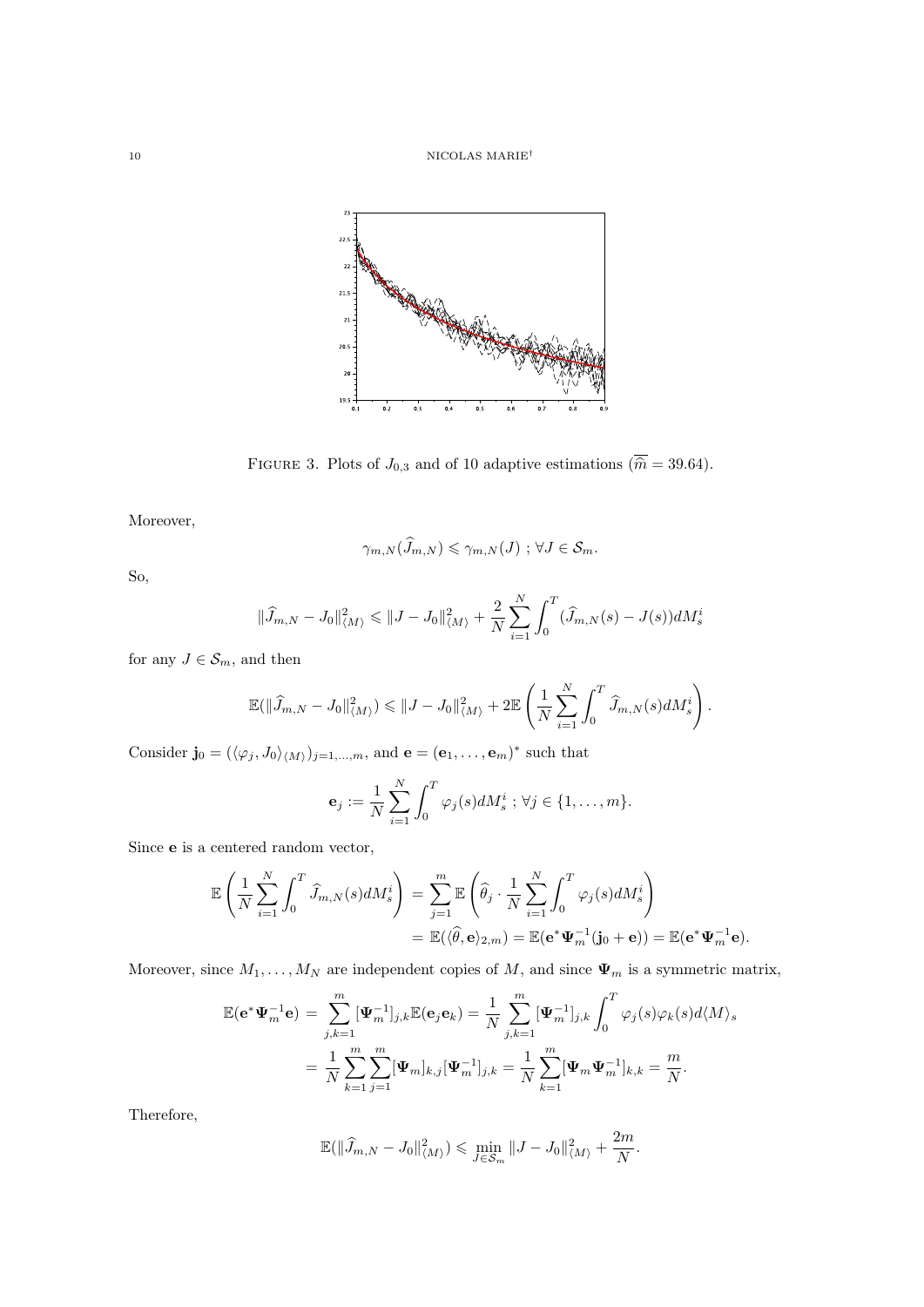## <span id="page-10-0"></span>6.2. Proof of Corollary [3.2.](#page-3-2) Under Assumption [2.2,](#page-2-5)

$$
\min_{J \in S_m} \|J - J_0\|_{\langle M \rangle}^2 = \min_{J \in S_m} \|\mu^{1/2} (J - J_0)\|_2^2 = \min_{J \in S_m(\mu)} \|J - \mu^{1/2} J_0\|_2^2
$$

with

<span id="page-10-3"></span><span id="page-10-2"></span>
$$
\mathcal{S}_m(\mu) = \{ \iota \in \mathbb{L}^2([0,T],dt) : \exists \varphi \in \mathcal{S}_m, \forall t \in (0,T], \, \iota(t) = \mu(t)^{1/2} \varphi(t) \}.
$$

Since  $\mathcal{S}_m(\mu)$  is a closed vector subspace of  $\mathbb{L}^2([0,T], dt)$ ,

(8) 
$$
\min_{J \in \mathcal{S}_m(\mu)} \|J - \mu^{1/2} J_0\|_2^2 = \|p_{\mathcal{S}_m(\mu)}^{\perp}(\mu^{1/2} J_0) - \mu^{1/2} J_0\|_2^2.
$$

Moreover, since  $1/\mu$  is continuous from [0, T] into  $\mathbb{R}_+$  under Assumption [2.2,](#page-2-5)

(9)  
\n
$$
\|\widehat{J}_{m,N} - J_0\|_2^2 = \|\mu^{-1/2}(\widehat{J}_{m,N} - J_0)\|_{\langle M \rangle}^2
$$
\n
$$
\leq \|\mu^{-1}\|_{\infty,T} \|\widehat{J}_{m,N} - J_0\|_{\langle M \rangle}^2.
$$

Equality [\(8\)](#page-10-2) together with Inequality [\(9\)](#page-10-3) allow to conclude.

<span id="page-10-1"></span>6.3. Proof of Theorem [3.4.](#page-4-2) The proof of Theorem [3.4](#page-4-2) relies on the following lemma, which is a straightforward consequence of a Bernstein type inequality established in Revuz and Yor [\[24\]](#page-15-23), p. 153, for continuous local martingales vanishing at 0.

<span id="page-10-4"></span>**Lemma 6.1.** For every  $\varepsilon > 0$  and every  $\varphi \in \mathbb{L}^2([0,T], d\langle M \rangle_t)$ ,

$$
\mathbb{P}\left(\frac{1}{N}\sum_{i=1}^N\int_0^T\varphi(s)dM_s^i\geqslant\varepsilon\right)\leqslant\exp\left(-\frac{N\varepsilon^2}{2\|\varphi\|_{\langle M\rangle}^2}\right)
$$

.

The proof of Theorem [3.4](#page-4-2) is dissected in three steps.

**Step 1.** As established in the proof of Proposition [3.1,](#page-3-1) for every  $J, K \in \mathcal{S}_m$ ,

$$
\gamma_{m,N}(J) - \gamma_{m,N}(K) = ||J - J_0||_{\langle M \rangle}^2 - ||K - J_0||_{\langle M \rangle}^2 - \frac{2}{N} \sum_{i=1}^N \int_0^T (J(s) - K(s)) dM_s^i.
$$

Moreover,

$$
\gamma_{\widehat{m},N}(\widehat{J}_{\widehat{m},N}) + \text{pen}(\widehat{m}) \leq \gamma_{m,N}(\widehat{J}_{m,N}) + \text{pen}(m)
$$

for any  $m \in M_N$ , and then

$$
\gamma_{\widehat{m},N}(\widehat{J}_{\widehat{m},N}) - \gamma_{m,N}(\widehat{J}_{m,N}) \leqslant \text{pen}(m) - \text{pen}(\widehat{m}).
$$

So, since  $2ab \le a^2 + b^2$  for every  $a, b \in \mathbb{R}$ , and since  $\mathcal{S}_m + \mathcal{S}_{\widehat{m}} \subset \mathcal{S}_{m \vee \widehat{m}}$  under Assumption [3.3,](#page-3-4)

$$
\begin{split} \|\widehat{J}_{\widehat{m},N} - J_0\|_{\langle M \rangle}^2 &\leq \|\widehat{J}_{m,N} - J_0\|_{\langle M \rangle}^2 + \frac{2}{N} \sum_{i=1}^N \int_0^T (\widehat{J}_{\widehat{m},N}(s) - \widehat{J}_{m,N}(s)) dM_s^i + \text{pen}(m) - \text{pen}(\widehat{m}) \\ &\leq \|\widehat{J}_{m,N} - J_0\|_{\langle M \rangle}^2 + \frac{1}{4} \|\widehat{J}_{\widehat{m},N} - \widehat{J}_{m,N}\|_{\langle M \rangle}^2 \\ &\qquad \qquad + 4 \left( \left[ \sup_{\varphi \in \mathcal{B}_{m,\widehat{m}}} |\nu_N(\varphi)| \right]^2 - p(m,\widehat{m}) \right)_+ + \text{pen}(m) + 4p(m,\widehat{m}) - \text{pen}(\widehat{m}), \end{split}
$$

where

$$
\mathcal{B}_{m,m'} := \{ \varphi \in \mathcal{S}_{m \vee m'} : ||\varphi||_{\langle M \rangle} \leq 1 \} \text{ and } p(m,m') := \frac{\mathfrak{c}_{\text{cal}}}{4} \cdot \frac{m \vee m'}{N}
$$

for every  $m' \in \mathcal{M}_N$ , and

$$
\nu_N(\varphi):=\frac{1}{N}\sum_{i=1}^N\int_0^T\varphi(s)dM^i_s
$$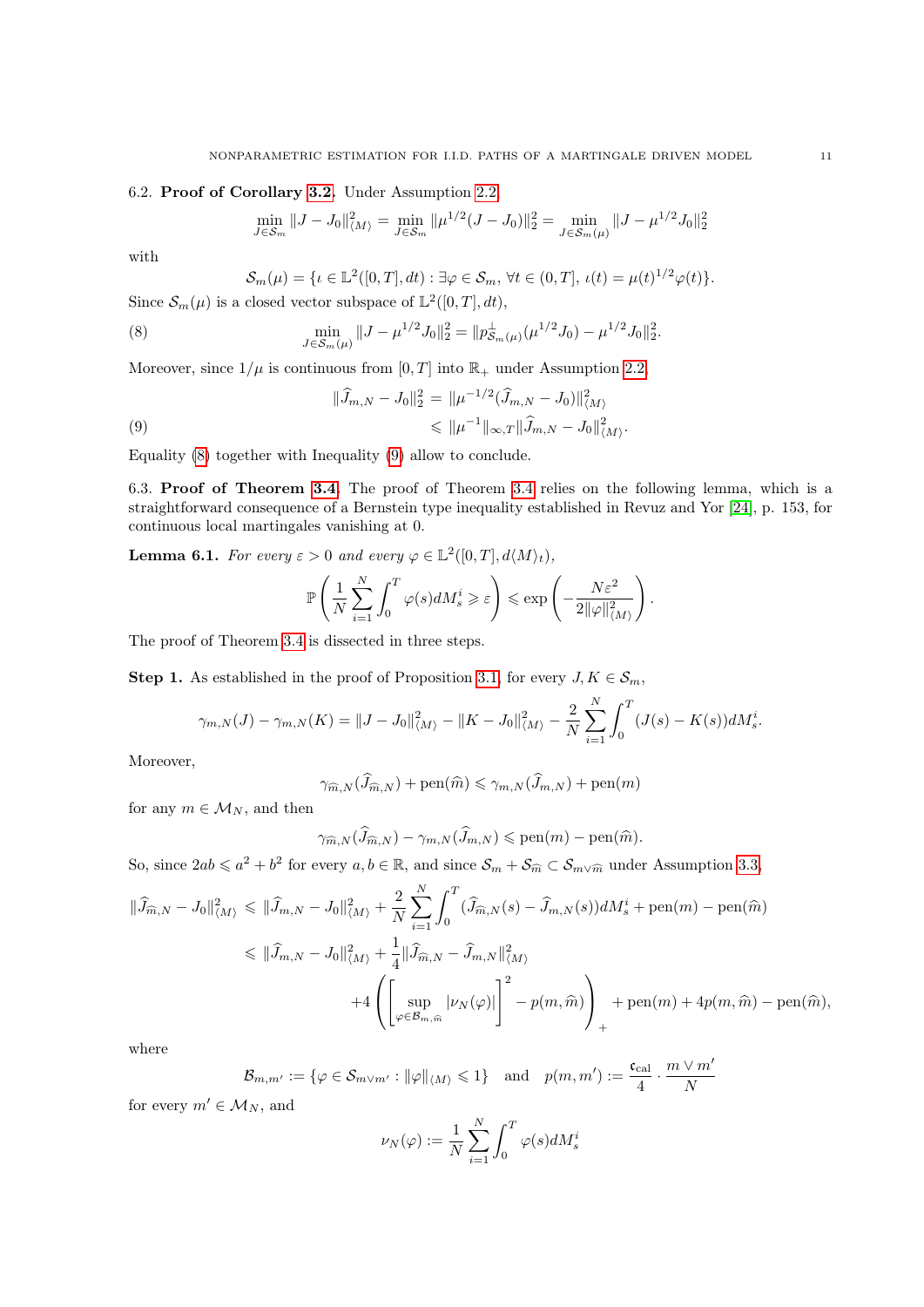#### $12$   $\,$  NICOLAS  $\rm MARIE^{\dagger}$

for every  $\varphi \in L^2([0,T], d\langle M\rangle_t)$ . Therefore, since  $(a+b)^2 \leq 2a^2 + 2b^2$  for every  $a, b \in \mathbb{R}$ , and since  $4p(m, \hat{m}) \leqslant \text{pen}(m) + \text{pen}(\hat{m}),$ 

<span id="page-11-1"></span>
$$
(10) \qquad \|\widehat{J}_{\widehat{m},N} - J_0\|_{\langle M \rangle}^2 \leq 3 \|\widehat{J}_{m,N} - J_0\|_{\langle M \rangle}^2 + 4 \text{pen}(m) + 8 \left( \left[ \sup_{\varphi \in \mathcal{B}_{m,\widehat{m}}} |\nu_N(\varphi)| \right]^2 - p(m,\widehat{m}) \right)_+.
$$

Step 2. By using Lemma [6.1,](#page-10-4) and by following the pattern of the proof of Baraud et al. [\[1\]](#page-15-24), Proposition 6.1, the purpose of this step is to find a suitable bound on

$$
\mathbb{E}\left[\left(\left[\sup_{\varphi\in\mathcal{B}_{m,m'}}|\nu_N(\varphi)|\right]^2-p(m,m')\right)_+\right] \, ; \, m'\in\mathcal{M}_N.
$$

Consider  $\delta_0 \in (0,1)$  and let  $(\delta_n)_{n \in \mathbb{N}^*}$  be the real sequence defined by

$$
\delta_n := \delta_0 2^{-n} \text{ ; } \forall n \in \mathbb{N}^*.
$$

Since  $\mathcal{S}_{m\vee m'}$  is a vector subspace of  $\mathbb{L}^2([0,T], d\langle M\rangle_t)$  of dimension  $m\vee m'$ , for any  $n\in\mathbb{N}$ , there exists  $T_n \subset \mathcal{B}_{m,m'}$  such that  $|T_n| \leqslant (3/\delta_n)^{m \vee m'}$  and, for any  $\varphi \in \mathcal{B}_{m,m'}$ ,

$$
\exists f_n \in T_n : ||\varphi - f_n||_{\langle M \rangle} \leq \delta_n.
$$

In particular, note that

$$
\varphi = f_0 + \sum_{n=1}^{\infty} (f_n - f_{n-1}).
$$

Then, for any  $v > 0$  and any sequence  $(\Delta_n)_{n \in \mathbb{N}}$  of elements of  $(0, \infty)$  such that  $\Delta := \sum_{n \in \mathbb{N}} \Delta_n < \infty$ ,

$$
\mathbb{P}\left(\left[\sup_{\varphi\in\mathcal{B}_{m,m'}}\nu_{N}(\varphi)\right]^{2} > \nu^{2}\Delta^{2}\right)
$$
\n
$$
= \mathbb{P}\left(\exists (f_{n})_{n\in\mathbb{N}} \in \prod_{n=0}^{\infty} T_{n} : \nu_{N}(f_{0}) + \sum_{n=1}^{\infty} \nu_{N}(f_{n} - f_{n-1}) > \nu\Delta\right)
$$
\n
$$
\leq \mathbb{P}\left(\exists (f_{n})_{n\in\mathbb{N}} \in \prod_{n=0}^{\infty} T_{n} : \nu_{N}(f_{0}) > \nu\Delta_{0} \text{ or } [\exists n \in \mathbb{N}^{*} : \nu_{N}(f_{n} - f_{n-1}) > \nu\Delta_{n}]\right)
$$
\n
$$
\leq \sum_{f_{0}\in T_{0}} \mathbb{P}(\nu_{N}(f_{0}) > \nu\Delta_{0}) + \sum_{n=1}^{\infty} \sum_{(f_{n-1},f_{n})\in\mathbb{T}_{n}} \mathbb{P}(\nu_{N}(f_{n} - f_{n-1}) > \nu\Delta_{n})
$$

with  $\mathbb{T}_n = T_{n-1} \times T_n$  for every  $n \in \mathbb{N}^*$ . Moreover,  $||f_0||^2_{\langle M \rangle} \leq \delta_0^2$  and

$$
||f_n - f_{n-1}||_{\langle M \rangle}^2 \le 2\delta_{n-1}^2 + 2\delta_n^2 = \frac{5}{2}\delta_{n-1}^2
$$

for every  $n \in \mathbb{N}^*$ . So, by Lemma [6.1,](#page-10-4)

<span id="page-11-0"></span>
$$
\mathbb{P}\left(\left[\sup_{\varphi\in\mathcal{B}_{m,m'}}\nu_{N}(\varphi)\right]^{2} > \upsilon^{2}\Delta^{2}\right) \leq \sum_{f_{0}\in T_{0}}\exp\left(-\frac{N\upsilon^{2}\Delta_{0}^{2}}{2\|f_{0}\|_{\langle M\rangle}^{2}}\right) \n+ \sum_{n=1}^{\infty}\sum_{(f_{n-1},f_{n})\in\mathbb{T}_{n}}\exp\left(-\frac{N\upsilon^{2}\Delta_{n}^{2}}{2\|f_{n}-f_{n-1}\|_{\langle M\rangle}^{2}}\right) \n\leq \exp\left(h_{0}-\frac{N\upsilon^{2}\Delta_{0}^{2}}{2\delta_{0}^{2}}\right) + \sum_{n=1}^{\infty}\exp\left(h_{n-1}+h_{n}-\frac{N\upsilon^{2}\Delta_{n}^{2}}{5\delta_{n-1}^{2}}\right)
$$

with  $h_n = \log(|T_n|)$  for every  $n \in \mathbb{N}$ . Now, let us take  $\Delta_0$  such that

$$
h_0 - \frac{Nv^2\Delta_0^2}{2\delta_0} = -(m\vee m' + x) \text{ with } v, x > 0,
$$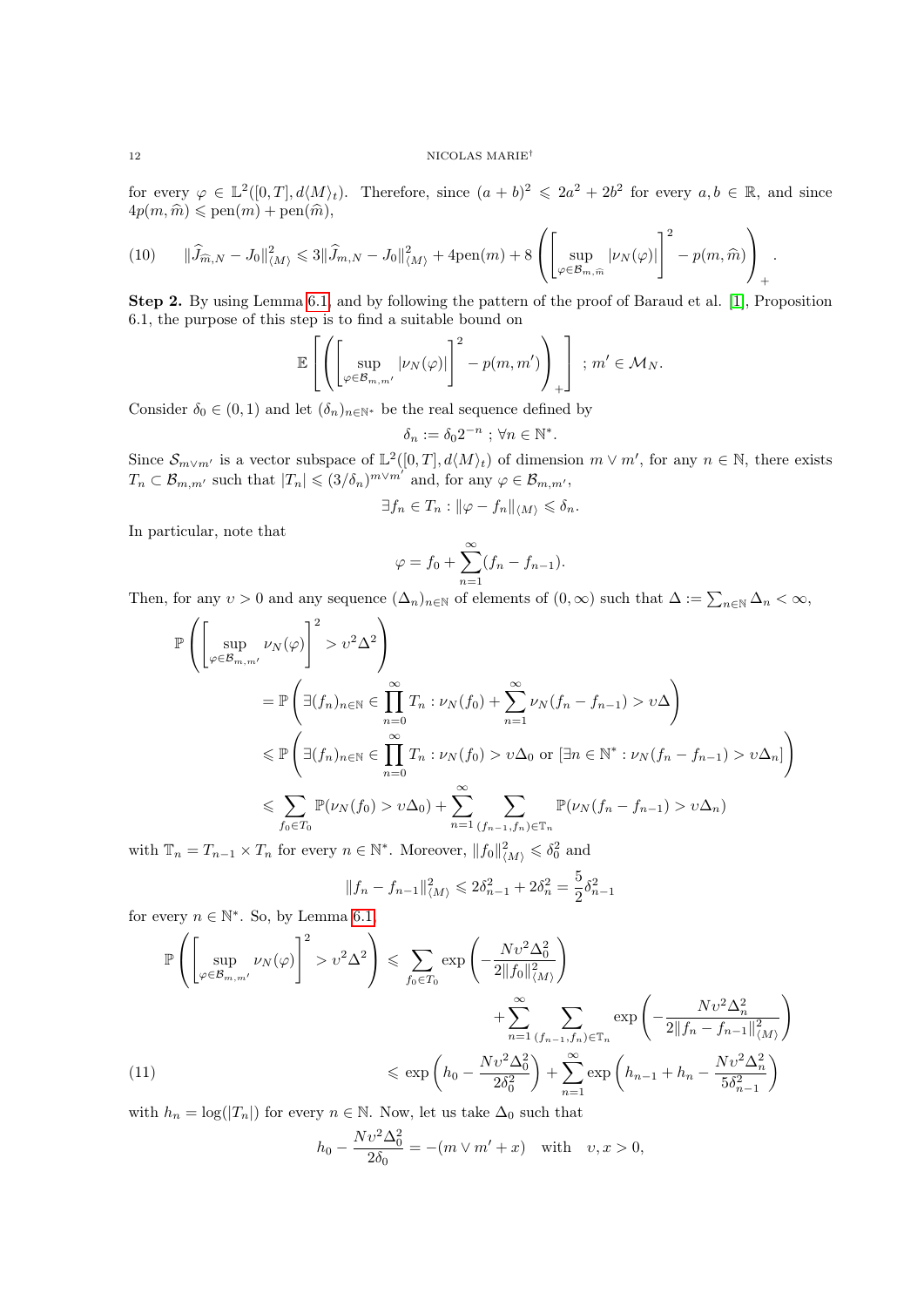which leads to

$$
\Delta_0 = \left[ \frac{2 \delta_0^2}{v^2 N} (m \vee m' + x + h_0) \right]^{1/2},
$$

and for every  $n \in \mathbb{N}^*$ , let us take  $\Delta_n$  such that

$$
h_{n-1} + h_n - \frac{Nv^2 \Delta_n^2}{5\delta_{n-1}^2} = -(m \vee m' + x + n),
$$

which leads to

$$
\Delta_n = \left[ \frac{5\delta_{n-1}^2}{v^2 N} (m \vee m' + x + h_{n-1} + h_n + n) \right]^{1/2}.
$$

For this appropriate sequence  $(\Delta_n)_{n\in\mathbb{N}}$ ,

$$
\mathbb{P}\left(\left[\sup_{\varphi \in \mathcal{B}_{m,m'}} \nu_N(\varphi)\right]^2 > \nu^2 \Delta^2\right) \leqslant e^{-x} e^{-(m \vee m')} \left(1 + \sum_{n=1}^{\infty} e^{-n}\right) \leqslant 1.6 e^{-x} e^{-(m \vee m')}
$$

by Inequality [\(11\)](#page-11-0), and

$$
\Delta^2 \leq \frac{1}{v^2 N} \left[ \sqrt{2} \delta_0 [(m \vee m' + x)^{1/2} + h_0^{1/2}] + \sqrt{5} \sum_{n=1}^{\infty} \delta_{n-1} [(m \vee m' + x)^{1/2} + (h_{n-1} + h_n + n)^{1/2}] \right]^2
$$
  

$$
\leq \frac{\delta^{(1)}}{v^2 N} (m \vee m' + x) + \frac{\delta^{(2)}}{v^2 N} \leq \frac{\delta^{(1)} + \delta^{(2)}}{v^2 N} (m \vee m' + x)
$$

with

$$
\delta^{(1)} = 2\left(\sqrt{2}\delta_0 + \sqrt{5}\sum_{n=1}^{\infty}\delta_{n-1}\right)^2 \quad \text{and} \quad \delta^{(2)} = 2\left(\sqrt{2}\delta_0 h_0^{1/2} + \sqrt{5}\sum_{n=1}^{\infty}\delta_{n-1}(h_{n-1} + h_n + n)^{1/2}\right)^2.
$$

So,

$$
\mathbb{P}\left(\left[\sup_{\varphi\in\mathcal{B}_{m,m'}}\nu_N(\varphi)\right]^2 - \frac{\delta^{(1)} + \delta^{(2)}}{\upsilon^2}p(m,m') > \frac{\delta^{(1)} + \delta^{(2)}}{\upsilon^2 N}x\right) \leq 1.6e^{-x}e^{-(m\vee m')}
$$

and then, by taking  $v = (\delta^{(1)} + \delta^{(2)})^{1/2}$  and  $y = x/N$ ,

$$
\mathbb{P}\left(\left[\sup_{\varphi \in \mathcal{B}_{m,m'}} \nu_N(\varphi)\right]^2 - p(m,m') > y\right) \leq 1.6e^{-Ny}e^{-(m\vee m')}.
$$

Therefore,

<span id="page-12-0"></span>
$$
\mathbb{E}\left[\left(\left[\sup_{\varphi\in\mathcal{B}_{m,m'}}\nu_N(\varphi)\right]^2 - p(m,m')\right)_+\right] = \int_0^\infty \mathbb{P}\left(\left[\sup_{\varphi\in\mathcal{B}_{m,m'}}\nu_N(\varphi)\right]^2 - p(m,m') > y\right)dy
$$
\n
$$
\leq 1.6\frac{e^{-(m\vee m')}}{N}.
$$

**Step 3.** By Inequality [\(12\)](#page-12-0), there exists a deterministic constant  $c_1 > 0$ , not depending on m and N, such that

$$
\mathbb{E}\left[\left(\left[\sup_{\varphi\in\mathcal{B}_{m,\widehat{m}}}|\nu_{N}(\varphi)|\right]^{2}-p(m,\widehat{m})\right)_{+}\right] \leqslant \sum_{m'\in\mathcal{M}_{N}}\mathbb{E}\left[\left(\left[\sup_{\varphi\in\mathcal{B}_{m,m'}}\nu_{N}(\varphi)\right]^{2}-p(m,m')\right)_{+}\right]_{+}
$$
  

$$
\leqslant \frac{1.6}{N}\sum_{m'\in\mathcal{M}_{N}}e^{-(m\vee m')}\leqslant \frac{1.6}{N}\left(me^{-m}+\sum_{m'>m}e^{-m'}\right)\leqslant \frac{\mathfrak{c}_{1}}{N}.
$$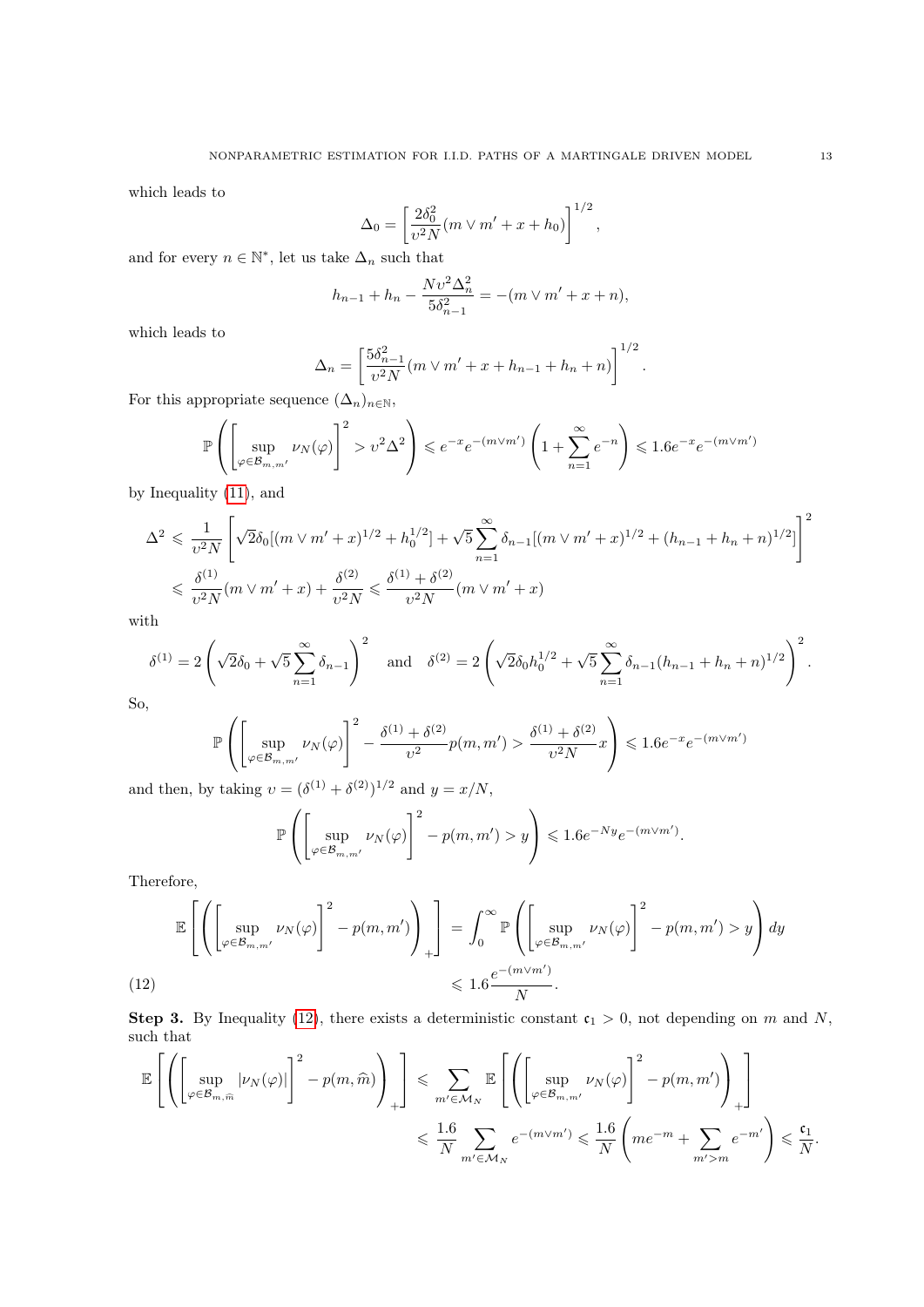Therefore, by Inequality [\(10\)](#page-11-1),

$$
\mathbb{E}(\|\widehat{J}_{\widehat{m},N} - J_0\|_{\langle M \rangle}^2) \leqslant \min_{m \in \mathcal{M}_N} \{3\mathbb{E}(\|\widehat{J}_{m,N} - J_0\|_{\langle M \rangle}^2) + 4\text{pen}(m)\} + \frac{8\mathfrak{c}_1}{N}.
$$

## <span id="page-13-0"></span>6.4. Proof of Proposition [4.1.](#page-5-1) First of all, recall that

 $Q = \{Q : \text{the function } t \mapsto t^{1/2-H}Q(t) \text{ belongs to } L^1([0, T], dt)\}\$ 

and

$$
\mathcal{J} = \left\{ \iota : \text{the function } t \in [0, T] \longmapsto \int_0^t s^{1-2H} \iota(s) ds \text{ belongs to } \mathcal{I}_{0+}^{3/2-H}(\mathbb{L}^1([0, T], dt)) \right\}.
$$

In the sequel,  $\mathcal{I}^{\alpha}_{0+}(.)$  (resp.  $\mathcal{D}^{\alpha}_{0+}(.)$ ) is the Riemann-Liouville left-sided fractional integral (resp. derivative) of order  $\alpha > 0$ . Consider  $Q \in \mathcal{Q}$ . Then, the map  $Q_H : t \mapsto t^{1/2-H}Q(t)$  belongs to  $\mathbb{L}^1([0,T], dt)$ ,

$$
J(Q)(t) = \frac{\mathfrak{c}_H}{2 - 2H} t^{2H - 1} \frac{\partial}{\partial t} \int_0^t s^{1/2 - H} (t - s)^{1/2 - H} Q(s) ds
$$
  
= 
$$
\frac{\mathfrak{c}_H}{2 - 2H} \Gamma(3/2 - H) t^{2H - 1} \mathcal{I}_{0+}^{3/2 - H} (Q_H)'(t)
$$

for almost every  $t \in [0, T]$ , and  $J(Q) \in \mathcal{J}$ . Therefore, the map J is one-to-one from Q into  $\mathcal{J}$ , and

$$
J^{-1}(\iota)(t) = \frac{2 - 2H}{\mathfrak{c}_H \Gamma(3/2 - H)} t^{H - 1/2} \mathcal{D}_{0+}^{3/2 - H} \left( \int_0^{\cdot} s^{1 - 2H} \iota(s) ds \right) (t)
$$
  
=  $\bar{\mathfrak{c}}_H t^{H - 1/2} \int_0^t (t - s)^{H - 3/2} s^{1 - 2H} \iota(s) ds$ 

for every  $\iota \in \mathcal{J}$  and almost every  $t \in [0, T]$ .

<span id="page-13-1"></span>6.5. Proof of Proposition [4.2.](#page-5-2) Since  $\langle M \rangle_t = t^{2-2H}$  for every  $t \in [0,T]$  (see Norros et al. [\[20\]](#page-15-25)), the Molchan martingale M fulfills Assumption [2.2](#page-2-5) with  $\mu(t) = t^{1-2H}$  for every  $t \in (0,T]$ . Consider  $\iota \in \mathcal{J} \cap \mathbb{L}^2([0,T], d\langle M\rangle_t)$ , and note that  $J^{-1}(\iota) \in \mathcal{Q}$  thanks to Proposition [4.1.](#page-5-1) By Cauchy-Schwarz's inequality,

$$
||J^{-1}(t)||_2^2 = \overline{\mathfrak{c}}_H^2 \int_0^T t^{2H-1} \left( \int_0^t (t-s)^{H-3/2} s^{1-2H} t(s) ds \right)^2 dt
$$
  
\$\leq \overline{\mathfrak{c}}\_H^2 \int\_0^T t^{2H-1} \theta(t) \int\_0^t (t-s)^{H-3/2} s^{1-2H} t(s)^2 ds dt

with

$$
\theta(t) := \int_0^t (t - s)^{H - 3/2} s^{1 - 2H} ds \; ; \, \forall t \in (0, T].
$$

Note that  $\bar{\theta}: t \mapsto t^{2H-1}\theta(t)$  is bounded on  $(0, T]$ . Indeed, for every  $t \in (0, T]$ ,

$$
\begin{split} |\overline{\theta}(t)| &\leqslant t^{2H-1} \left[ \left( \frac{t}{2} \right)^{H-3/2} \int_0^{t/2} s^{1-2H} ds + \left( \frac{t}{2} \right)^{1-2H} \int_{t/2}^t (t-s)^{H-3/2} ds \right] \\ & = t^{2H-1} \left[ \frac{1}{2-2H} \left( \frac{t}{2} \right)^{H-3/2} \left( \frac{t}{2} \right)^{2-2H} + \frac{1}{H-1/2} \left( \frac{t}{2} \right)^{1-2H} \left( \frac{t}{2} \right)^{H-1/2} \right] \\ & = \frac{1}{2^{1/2-H}} \left( \frac{1}{2-2H} + \frac{1}{H-1/2} \right) t^{H-1/2} \xrightarrow[t \to 0^+]{} 0. \end{split}
$$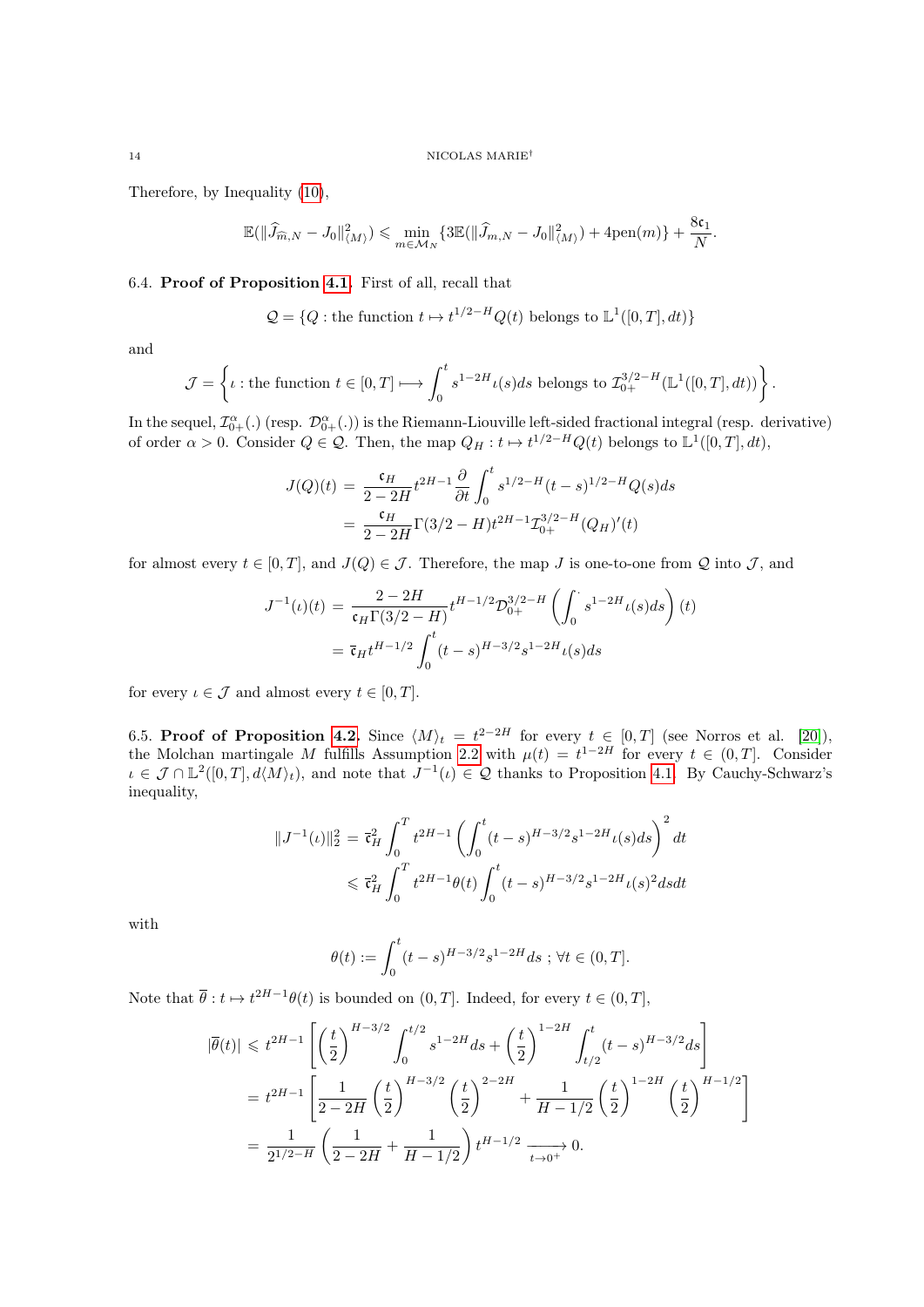So, by Fubini's theorem,

$$
||J^{-1}(t)||_2^2 \leq \bar{\mathfrak{r}}_H^2 ||\bar{\theta}||_{\infty,T} \int_0^T \int_0^T (t-s)^{H-3/2} s^{1-2H} t(s)^2 \mathbf{1}_{(s,T]}(t) ds dt
$$
  
=  $\bar{\mathfrak{r}}_H^2 ||\bar{\theta}||_{\infty,T} \int_0^T s^{1-2H} t(s)^2 \int_s^T (t-s)^{H-3/2} dt ds$   
 $\leq (H-1/2)^{-1} \bar{\mathfrak{r}}_H^2 T^{H-1/2} ||\bar{\theta}||_{\infty,T} \int_0^T s^{1-2H} t(s)^2 ds.$ 

Then,  $J^{-1}(\iota) \in \mathcal{Q} \cap \mathbb{L}^2([0,T], dt)$  and

 $(13)$  $\|\mathbf{c}_1 - \mathbf{c}_1\|_2^2 \leqslant \mathbf{c}_1 \|\mathbf{c}\|_{\langle M \rangle}^2 \quad \text{with} \quad \mathbf{c}_1 = (H - 1/2)^{-1} \bar{\mathbf{c}}_H^2 T^{H-1/2} \|\bar{\theta}\|_{\infty, T}.$ The conclusion comes from Inequality [\(13\)](#page-14-1), Proposition [3.1](#page-3-1) and Theorem [3.4.](#page-4-2)

<span id="page-14-0"></span>6.6. Proof of Proposition [4.3.](#page-5-3) Thanks to Samko et al. [\[25\]](#page-15-22), Theorem 2.3,

<span id="page-14-1"></span>
$$
\mathcal{J} = \left\{ \iota : \mathcal{I}_{0+}^{H-1/2} \left( \int_0^{\cdot} s^{1-2H} \iota(s) ds \right) \text{ is absolutely continuous from } [0, T] \text{ into } \mathbb{R} \right\}.
$$
  
inschitz continuous functions are absolutely continuous.

So, since Lipschitz continuous functions are absolutely continuous,

$$
\mathcal{J}_{\text{Lip}} := \left\{ \iota : \mathcal{I}_{0+}^{H-1/2} \left( \int_0^{\cdot} s^{1-2H} \iota(s) ds \right) \text{ is Lipschitz continuous from } [0, T] \text{ into } \mathbb{R} \right\}
$$
  
to  $f \in \mathcal{I}$ . Moreover, for every  $\iota \in \mathcal{I}_{\mathcal{I}}$ , and  $t \in [0, T]$  by Eubini's theorem

is a subset of J. Moreover, for every  $\iota \in \mathcal{J}_{\text{Lip}}$  and  $t \in [0, T]$ , by Fubini's theorem,

$$
\mathcal{I}_{0+}^{H-1/2} \left( \int_0^{\cdot} s^{1-2H} \iota(s) ds \right) (t) = \frac{1}{\Gamma(H-1/2)} \int_0^t (t-u)^{H-3/2} \int_0^u s^{1-2H} \iota(s) ds du
$$
  
= 
$$
\frac{1}{\Gamma(H-1/2)} \int_0^t s^{1-2H} \iota(s) \int_s^t (t-u)^{H-3/2} du ds
$$
  
= 
$$
\frac{1}{(H-1/2)\Gamma(H-1/2)} \int_0^t (t-s)^{H-1/2} s^{1-2H} \iota(s) ds.
$$

Then,

$$
\mathcal{J}_{\text{Lip}} = \left\{ \iota : \text{the function } t \in [0, T] \longmapsto \int_0^t (t - s)^{H - 1/2} s^{1 - 2H} \iota(s) ds \text{ is Lipschitz continuous} \right\}.
$$

Now, recall that

$$
\mathbb{J} = \left\{ \iota \in C^1([0, T]; \mathbb{R}) : \lim_{t \to 0^+} t^{-2H} \iota(t) \text{ and } \lim_{t \to 0^+} t^{1-2H} \iota'(t) \text{ exist and are finite} \right\}
$$
  
and let us show that  $\mathbb{J} \subset \mathcal{J}_{\text{Lip}} \subset \mathcal{J}$ . For any  $\iota \in \mathbb{J}$  and every  $t \in [0, T]$ ,

$$
\bar{\iota}(t) := \int_0^t (t-s)^{H-1/2} s^{1-2H} \iota(s) ds
$$
  
= 
$$
-\lim_{\varepsilon \to 0} \left[ s^{1-2H} \iota(s) \frac{(t-s)^{H+1/2}}{H+1/2} \right]_{\varepsilon}^t
$$
  
+ 
$$
\int_0^t ((1-2H)s^{-2H} \iota(s) + s^{1-2H} \iota'(s) \frac{(t-s)^{H+1/2}}{H+1/2} ds = \int_0^t \theta(s) (t-s)^{H+1/2} ds
$$

with

$$
\theta(s) := \frac{1}{H + 1/2}((1 - 2H)s^{-2H}\iota(s) + s^{1 - 2H}\iota'(s)) \; ; \; \forall s \in (0, T].
$$

Since  $\iota \in \mathbb{J}$ , the map  $\theta : t \mapsto \theta(t)$  is bounded on  $(0, T]$ , and for every  $t_1, t_2 \in [0, T]$  such that  $t_2 > t_1$ ,

$$
|\bar{\iota}(t_2) - \bar{\iota}(t_1)| \leq \int_{t_1}^{t_2} \theta(s)(t_2 - s)^{H + 1/2} ds + \int_0^{t_1} \theta(s) |(t_2 - s)^{H + 1/2} - (t_1 - s)^{H + 1/2}| ds
$$
  
\$\leq H + 3/2\$  $||\theta||_{\infty,T}T^{H + 1/2}|t_2 - t_1|$ .